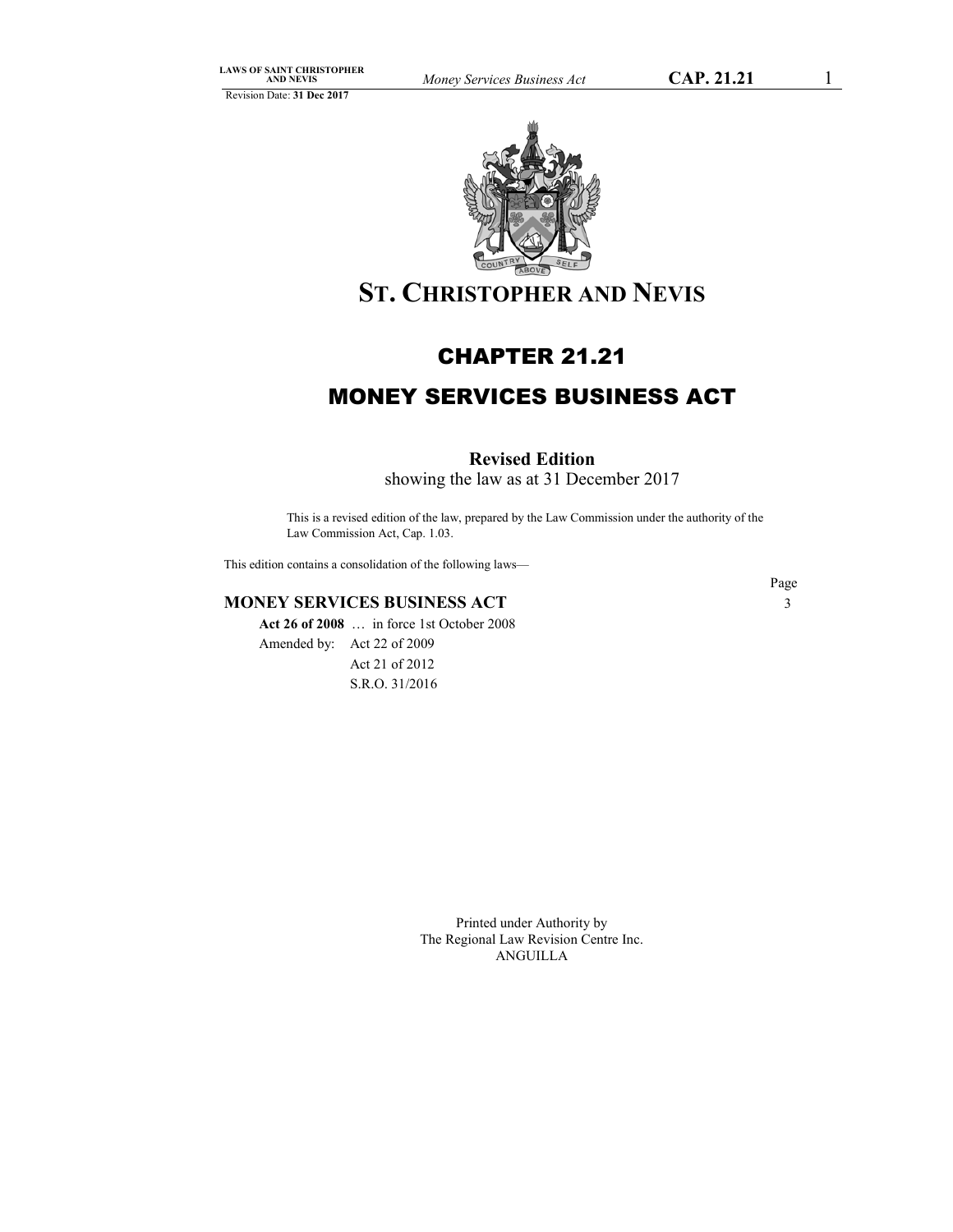Published in 2019 Consolidated, Revised and Prepared under the Authority of the Law Commission Act, on behalf of the Government of Saint Christopher and Nevis by The Regional Law Revision Centre Inc., P.O. Box 1626, 5 Mar Building, The Valley, AI-2640, Anguilla, West Indies.

Available for purchase from—

Attorney General's Chambers, Government Headquarters, P.O. Box 164, Church Street, Basseterre, St. Kitts, West Indies

> Tel: (869) 465-2521 Ext. 1013 Tel: (869) 465-2127 Fax: (869) 465-5040 Email: attorneygeneral@gov.kn

© Government of Saint Christopher and Nevis All rights reserved. No part of this publication may be reproduced in any form or by any means without the written permission of the Government of Saint Christopher and Nevis except as permitted by the Copyright Act or under the terms of a licence from the Government of Saint Christopher and Nevis.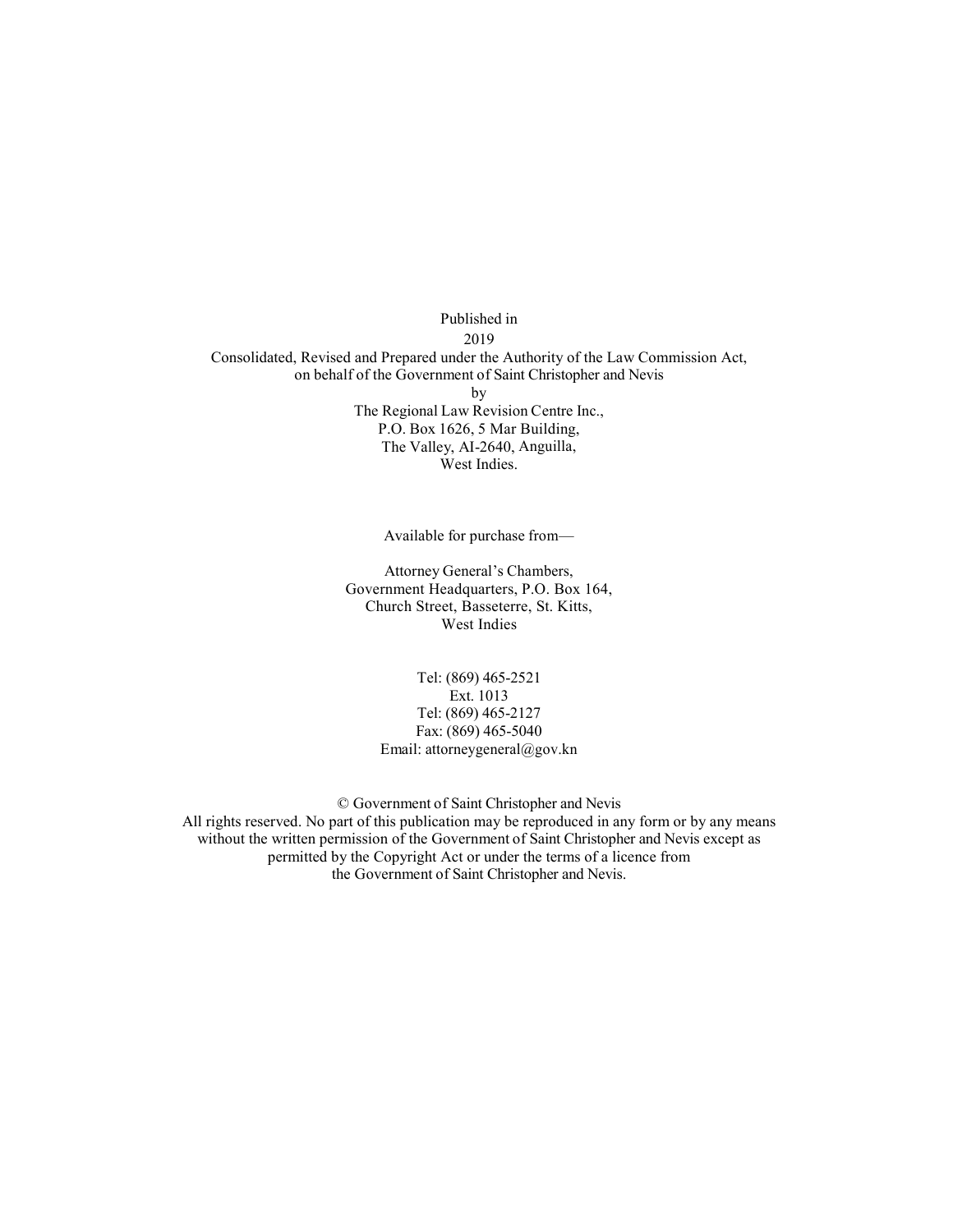## **CHAPTER 21.21**

## **MONEY SERVICES BUSINESS ACT**

## ARRANGEMENT OF SECTIONS

## PART I

## **PRELIMINARY**

- 1. Short title
- 2. Interpretation
- 3. Application of the Act

## PART II

## **LICENCES**

- 4. Requirement for licence
- 5. Classes of licences
- 6. Application for licence, formalities and consideration
- 7. Alteration of facts disclosed in application
- 8. Adequacy of capital
- 9. Period of licence and licence fee
- 10. Authorisation of location and approval of new business premises
- 11. Display of licence certificate
- 12. Restrictions of names likely to mislead
- 13. Advertisement
- 14. Actions of fundamental change requiring approval
- 15. Change in directorship

## PART III

## AUDIT, INFORMATION AND EXAMINATION

- 16. Annual audit, report and publication of financial statements and results
- 17. Notice of termination of auditor's appointment
- 18. Accounting records and systems of business control
- 19. Returns
- 20. Extension of time for providing information
- 21. Retention of records
- 22. Examination by Authority
- 23. Confidential information
- 24. Exchange of information

## PART IV

## SEGREGATED ACCOUNTS, BANKRUPTCY OR INSOLVENCY OF LICENSEE

- 25. Segregated accounts
- 26. Bankruptcy or insolvency of licensee
- 27. Utilisation of deposits, etc.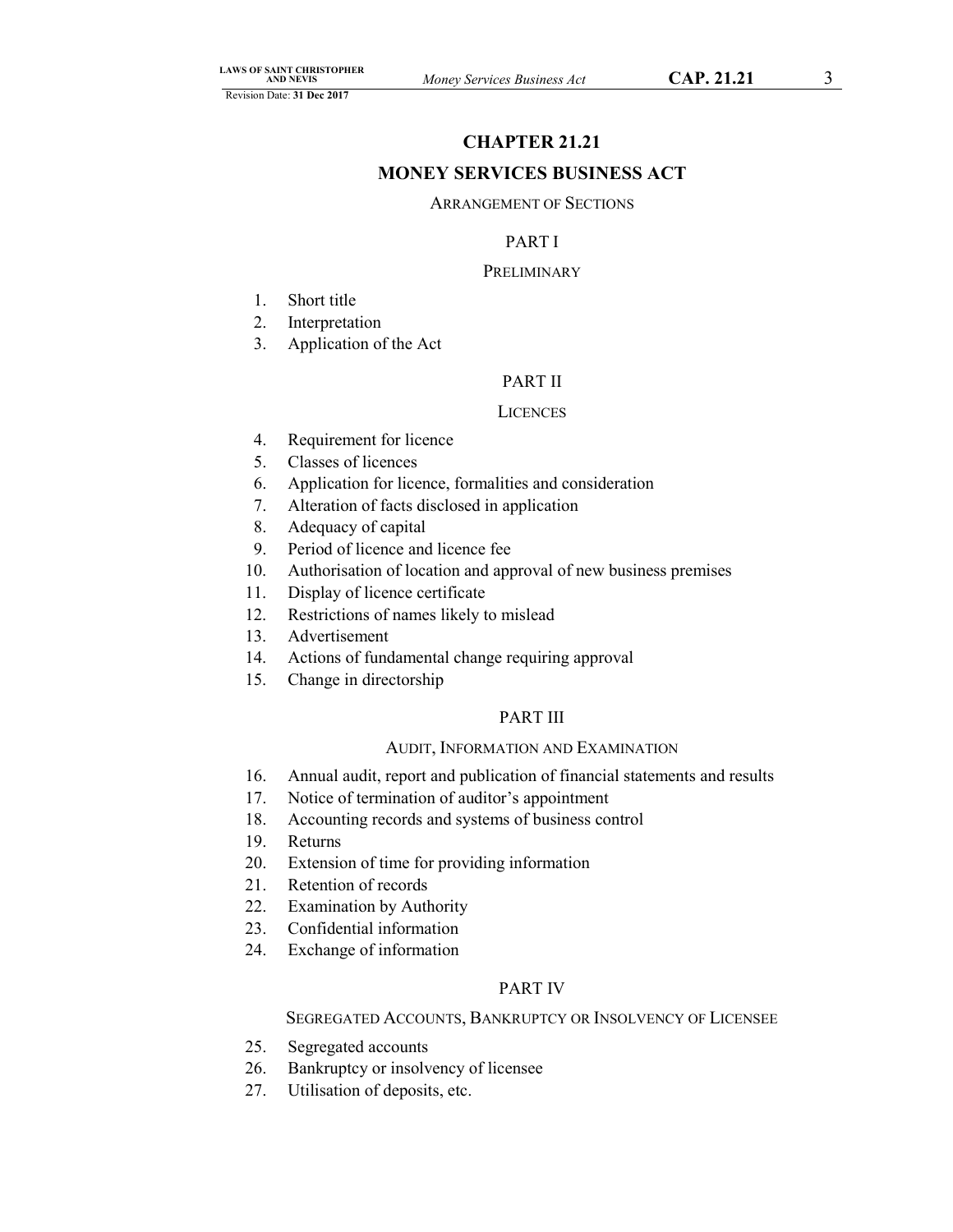## PART V

## ABANDONED PROPERTY

- 28. Abandoned property
- 29. Report, publication and disposal of abandoned property
- 30. Sale and handling of proceeds of sale of abandoned property
- 31. Claims on abandoned property
- 32. Penalties for failure to file abandoned property report

## PART VI

#### **ENFORCEMENT**

- 33. Revocation and termination of licence
- 34. Suspension of licence
- 35. Persons carrying on money services business without a licence
- 36. Appointment of receiver
- 37. Authority may apply to court to preserve customers' interests
- 38. Powers of the Authority in respect of licensees
- 39. Transactions effected prior to suspension or revocation of licence
- 40. Powers and duties of the Authority
- 41. Criteria of prudent management
- 42. Management's duty of compliance with the requirements of the law
- 43. False or misleading information
- 44. Removal and disqualification of officers
- 45. Offences by officers of corporate bodies
- 46. General penalty

## PART VII

## IMMUNITIES, GUIDELINES AND REGULATIONS

- 47. Immunity
- 48. Prudential guidelines
- 49. Regulations

| <b>FIRST SCHEDULE:</b> | Classes of Licences                                                                                           |
|------------------------|---------------------------------------------------------------------------------------------------------------|
|                        | SECOND SCHEDULE: Information to Be Contained in and to Accompany<br>An Application for the Grant of a Licence |
| THIRD SCHEDULE:        | Form of Licence                                                                                               |
| FOURTH SCHEDULE: Fees  |                                                                                                               |
|                        |                                                                                                               |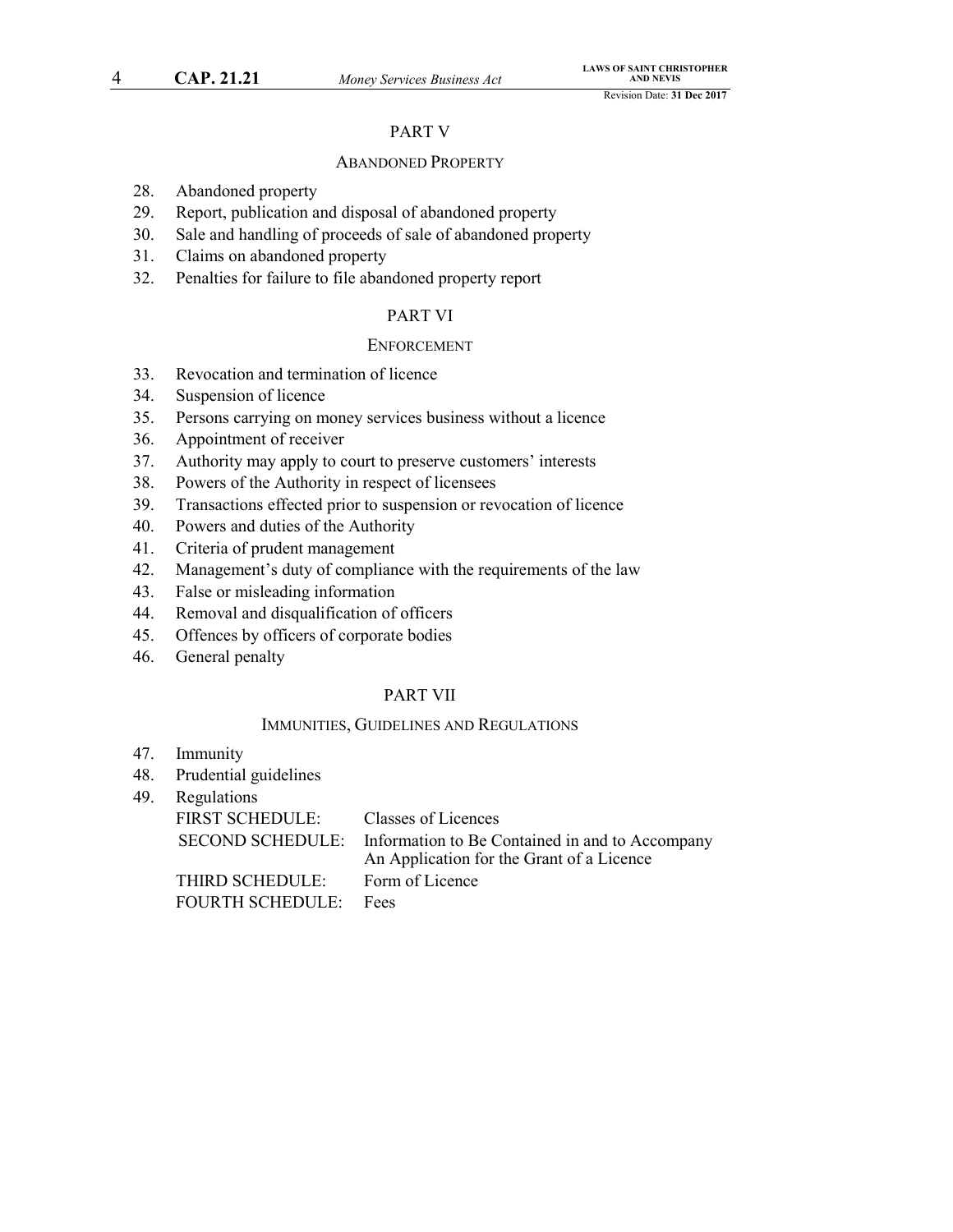## **CHAPTER 21.21**

## **MONEY SERVICES BUSINESS ACT**

AN ACT TO REQUIRE THE LICENSING AND REGULATION OF MONEY SERVICES BUSINESSES AND TO MAKE PROVISION FOR RELATED OR INCIDENTAL MATTERS.

#### PART I

#### **PRELIMINARY**

### **Short title.**

**1.** This Act may be cited as the Money Services Business Act.

## **Interpretation.**

**2.** In this Act—

"affiliate", in relation to a licensee ("L"), means—

- (a) a company which is or has at any relevant time been—
	- (i) a holding company or subsidiary of L;
	- (ii) a subsidiary of a holding company of L; or
	- (iii) a holding company of a holding company or a subsidiary of a subsidiary of L; or
- (b) any company or firm over which L has control;
- (c) any company or firm over which L and any person associated with L has control;
- (d) any company or firm which has common ownership with L;
- (e) any company or firm which has the same beneficial owner and shares common management and interlinked businesses with L;

"applicant" means a person applying for a licence under section 6;

"Authority" means the Financial Services Regulatory Commission created pursuant to the Financial Services Regulatory Commission Act, Cap. 21.10; *(Substituted by Act 21 of 2012)*

- "Central Bank" means the Eastern Caribbean Central Bank established under Article 3 of the Eastern Caribbean Central Bank Agreement 1983;
- "Court" means the High Court of Justice established by the Supreme Court Order;
- "designated licensee" means a licensee who has been designated as a funds transfer system under the Payment System Act, Cap. 20.56;
- "financial year" means, in relation to a licensee, a period of not more than twelve (12) months for which the audited financial statements of a licensee is prepared in accordance with this Act;
- "licence" means a Money Services Business Licence granted under section  $6(4)(a)(i)$ ;

"licensee" means a person holding a licence under this Act;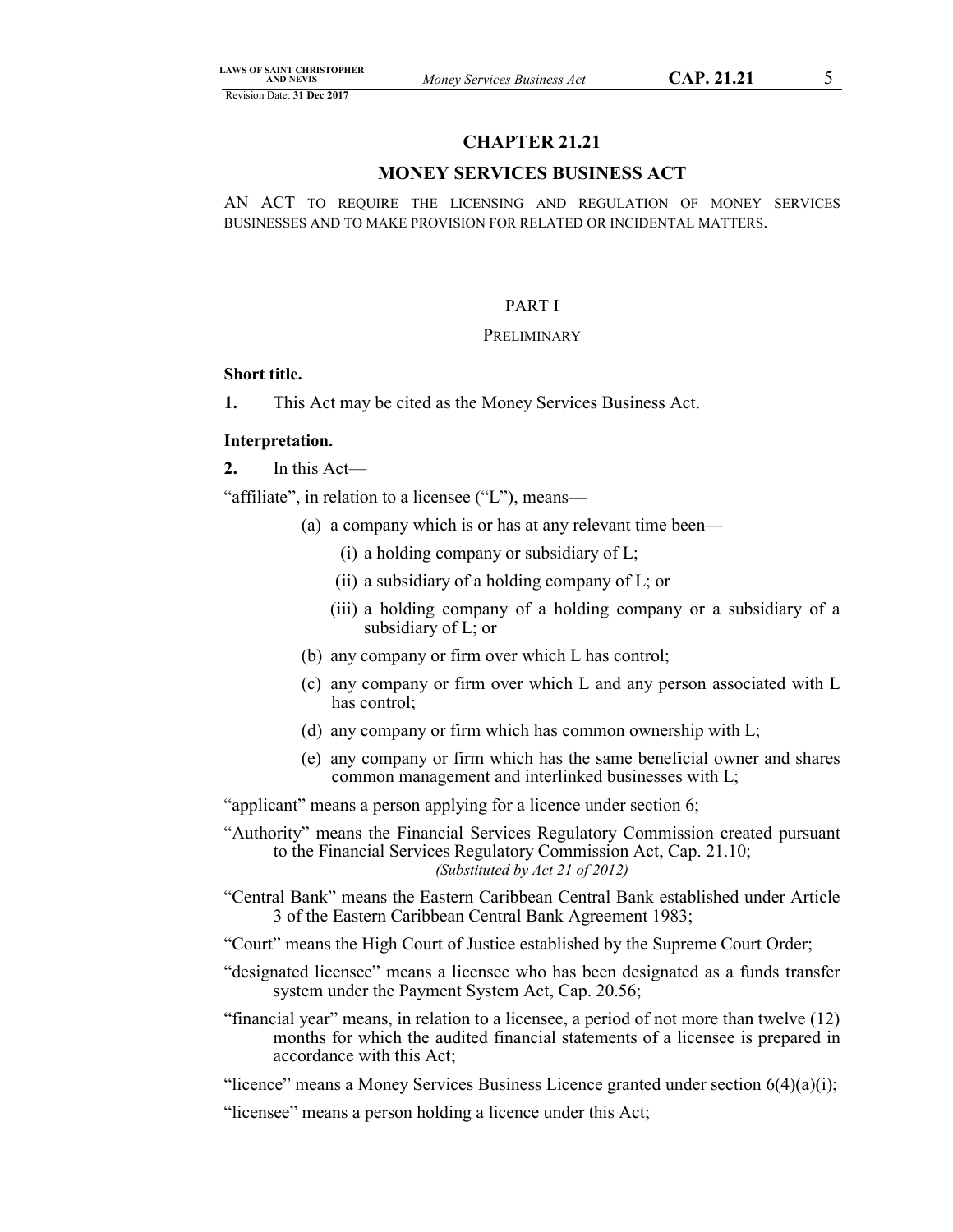"Minister" means the Minister responsible for Finance;

"money services business" means—

- (a) the business of providing (as a primary business) any one or more of the following—
	- (i) transmission of money or monetary value in any form;
	- (ii) cheque cashing;
	- (iii) currency exchange;
	- (iv) the issuance, sale or redemption of money orders or traveller's cheques;
	- (v) pay day advances;
	- (vi) any other services or businesses that the Minister may specify by Order published in the *Gazette*; or
- (b) the business of operating as an agent or franchise holder of any of the businesses mentioned in paragraph (a);
- "net worth" means excess assets over liabilities as presented under international accounting standards subject to adjustment for non-admitted assets as determined by the Authority;
- "pay day advances" means any advances made prior to the payment of a person's salary, where the salary to be paid is used as collateral for the advance;
- "significant shareholder" means a person who either alone or with an affiliate or related or connected person, is entitled to exercise or control ten percent or more of the voting power at any general meeting of the licensee or another company of which the licensee is a subsidiary.

#### **Application of the Act.**

- **3.** (1) This Act does not apply to—
	- (a) a person licensed under the Banking Act, and any exempt company or entity incorporated under the Companies Act, the Nevis Offshore Banking Ordinance, or the Nevis Business Corporation Ordinance, unless such person, exempt company or entity is operating as agent or franchise holder of a money services business;
	- (b) the Central Bank;
	- (c) an organisation licensed as a clearing agency under the Securities Act, Cap. 21.16;
	- (d) an operator of a clearing house or funds transfer system.

(2) A money services business which is licensed under this Act is not required to be licensed under the Licences on Businesses and Occupations Act, Cap. 18.20.

(3) This Act does not apply to or affect the validity of any money services business transaction in existence at the date of commencement of this Act.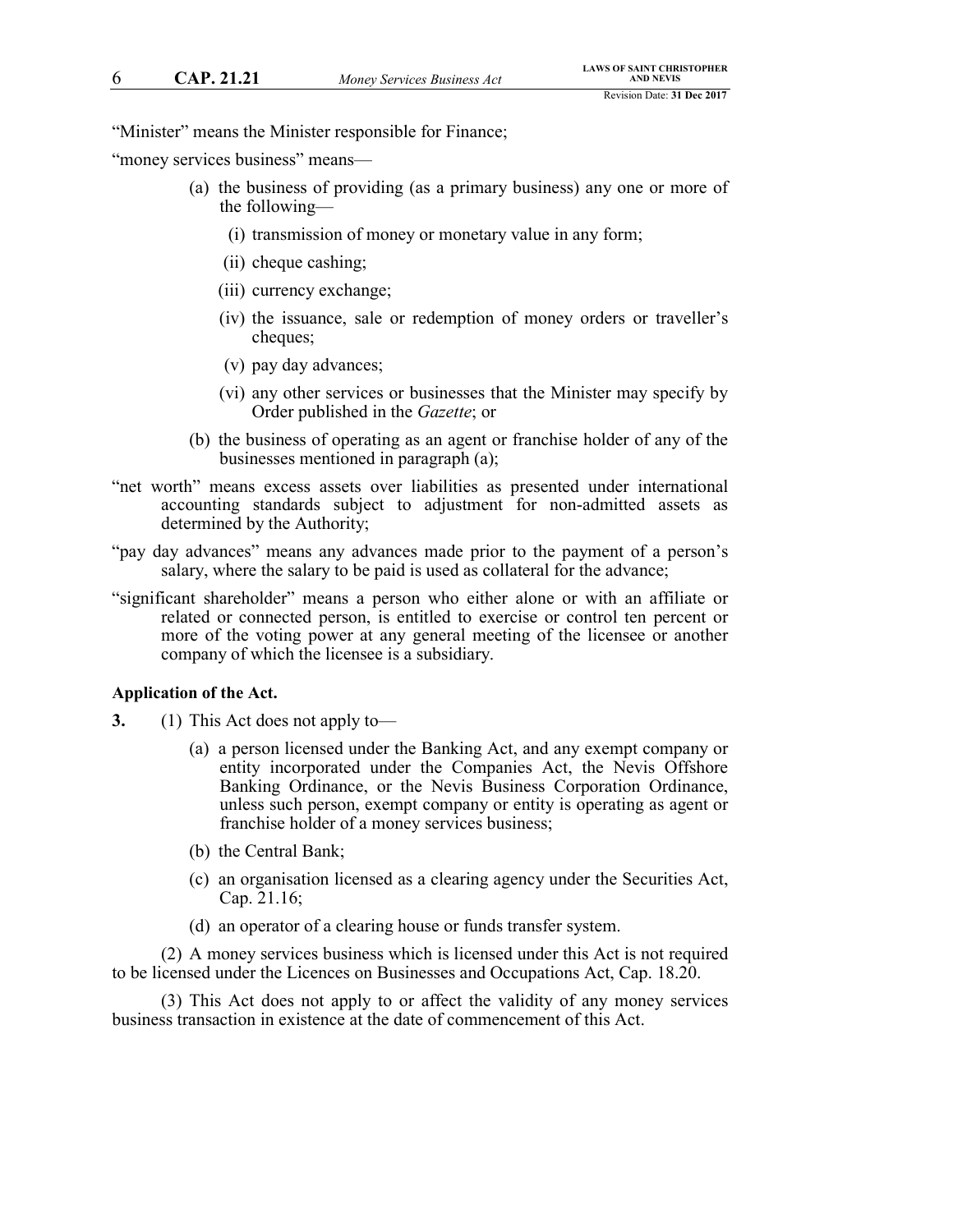## PART II

#### **LICENCES**

## **Requirement for licence.**

**4.** (1) Subject to subsections (2) and (5) a person shall not carry on money services business in Saint Christopher and Nevis unless that person holds a licence in accordance with this Act.

(2) A person who immediately before the date of commencement of this Act was carrying on money services business, shall upon that date be deemed to be duly licensed under this Act for a period of four months, or such other period as the Authority approves and shall require a licence in order to carry on money services business after the expiry of that period.

(3) A person holding funds which that person has obtained by conducting money services business without being in possession of a licence granted under this Act shall settle his obligations in accordance with Regulations issued by the Minister.

(4) A person who contravenes subsection (1) commits an offence and is liable on summary conviction to a fine of one hundred and fifty thousand dollars or to imprisonment for a term of two years or to both such fine and imprisonment.

## *(Amended by Act 21 of 2012)*

(5) The Minister may by Order exempt any person from the licence requirement contained in subsection (1) if—

- (a) that person is a local government body or agency;
- (b) it is considered that the exemption would be beneficial to the economic needs of Saint Christopher and Nevis.

## **Classes of licences.**

**5.** (1) There shall be several classes of licences as specified in the First Schedule, which may be applied for and granted subject to the provisions of this Act.

(2) The several classes of licences issued under this Act shall authorise the holders, for the period specified in the licence, to carry on money services business as specified under this section and not otherwise—

- (a) a "Class A" licence permits the holder to carry on any or all of the following businesses—
	- (i) transmission of money or monetary value in any form;
	- (ii) the issuance, sale or redemption of money orders or traveller's cheques;
	- (iii) cheque cashing;
	- (iv) currency exchange;
- (b) a "Class B" licence permits the holder to carry on any or all of the following businesses—
	- (i) the issuance, sale or redemption of money orders or traveller's cheques;
	- (ii) cheque cashing;
	- (iii) currency exchange;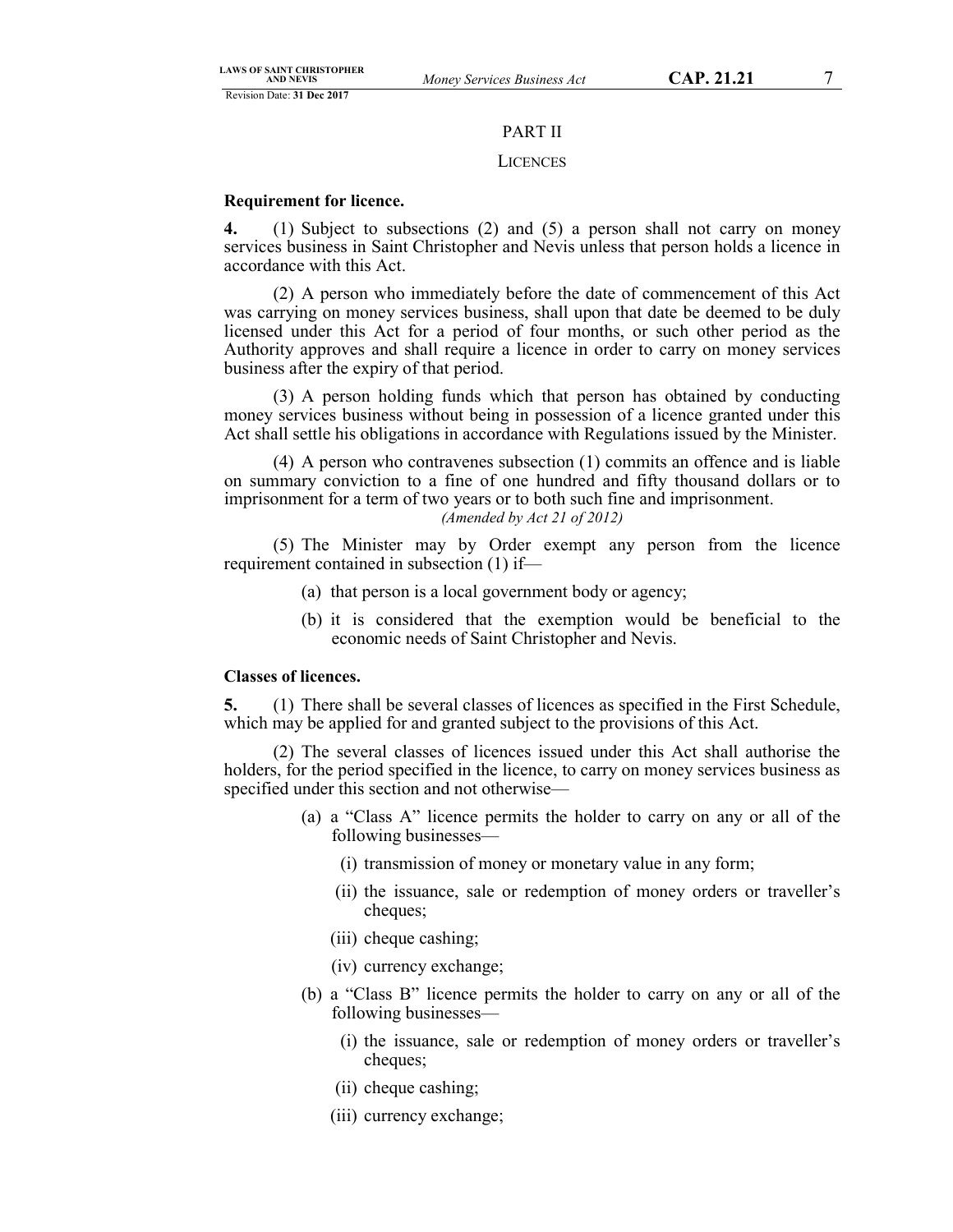- (c) a "Class C" licence permits the holder to carry on the business of cheque cashing;
- (d) a "Class D" licence permits the holder to carry on the business of currency exchange;
- (e) a "Class E" licence permits the holder to carry on the business of pay day advances.

(3) The Minister may by Order published in the *Gazette* amend the First Schedule to add to, vary or remove the classes of licences.

#### **Application for licence, formalities and consideration.**

**6.** (1) In order to obtain a licence as a money services business, a person shall apply in writing to the Authority and submit the documents and other information as specified in the Second Schedule and pay the application fee prescribed in the Fourth Schedule.

(2) In considering an application for a licence, the Authority shall conduct such investigation as it may deem necessary at the expense of the applicant, to ascertain—

- (a) the validity of the documents submitted in accordance with the Second Schedule;
- (b) the financial condition and history of the applicant;
- (c) the nature of the business of the applicant;
- (d) the experience of the persons who are to constitute its management;
- (e) the source of initial capital; and
- (f) the convenience and needs of the community to be served by the granting of the licence.

(3) In considering an application for a Class A or Class B licence, the Authority shall, in addition to the matters specified in subsection (2), take into consideration—

- (a) the adequacy of capital structure; and
- (b) the earning prospects of the applicant.

(4) Within a reasonable time of its receipt of the application for a licence the Authority shall—

- (a) if it is satisfied that an application under subsection (1) is in order and that the applicant is a fit and proper person to be licensed to conduct money services business and that it can fulfill the obligations of a licensee under this Act—
	- (i) approve the application and issue a licence to the applicant in the form set out in the Third Schedule, subject to the applicant paying the prescribed licence fee set out in the Fourth Schedule and making the prescribed statutory deposit in accordance with section 8, and subject to such other terms, conditions and restrictions it considers necessary;
	- (ii) on issuing the licence to the applicant submit a copy of the licence to the Central Bank and recommend to the Central Bank that the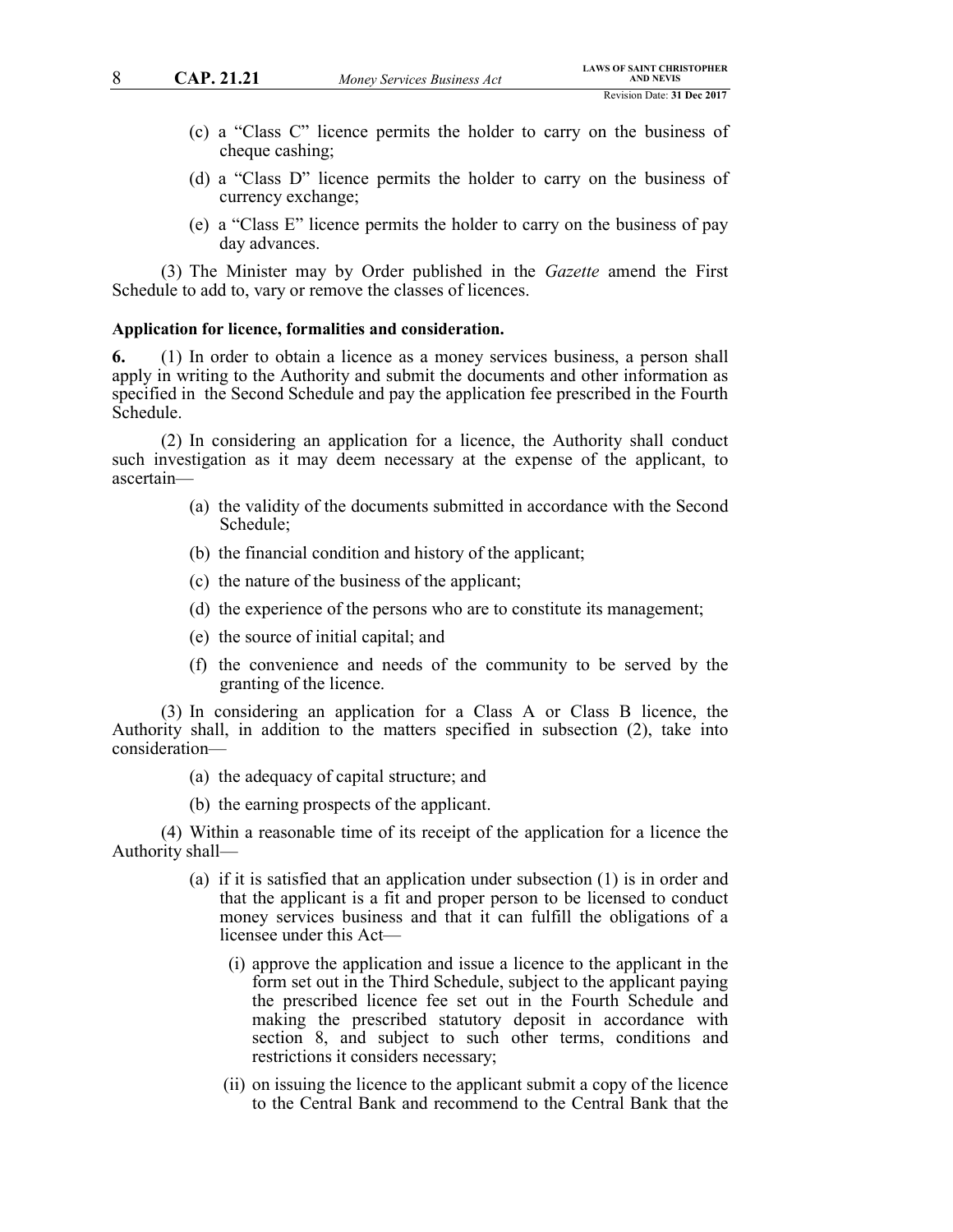licensee be designated in accordance with section 11 of the Payment Systems Act, Cap. 20.57; or

(b) if it is of the opinion that it would be undesirable in the public interest to grant the licence or that the applicant is not a fit and proper person to be licensed to conduct money services business, it may refuse to grant the same and shall inform the applicant that it has refused to grant the licence.

(5) In considering whether an applicant is a fit and proper person to be licensed, the Authority—

- (a) shall have regard to, in respect of each of its significant shareholders, directors, executive management, agents and officers—
	- (i) his financial status;
	- (ii) his educational or other qualifications or experience having regard to the nature of his application;
	- (iii) his ability to perform his proposed function efficiently, honestly and fairly; and
	- (iv) his reputation, character, financial integrity and reliability; and
- (b) may take into account any matter relating to—
	- (i) any person who is or is to be employed by, or associated with, the applicant for the purposes of the business to which the application relates;
	- (ii) any person who will be acting as a principal or representative in relation to such business; and
	- (iii) any significant shareholder, director or officer of the applicant, any other company or firm in the same group of companies or to any director or officer of any such company or firm.

(6) For the purposes of this section, the Authority may have regard to any information in its possession whether furnished by the applicant or not.

(7) A licence to carry on money services business under this Act is not transferable.

(8) The Authority may at any time vary or repeal the conditions or restrictions it imposed pursuant to subsection (4).

(9) The Minister may amend or replace the Second and Fourth Schedules by Order and the amendment or replacement shall be published in the *Gazette*.

## **Alteration of facts disclosed in application.**

- **7.** An applicant shall forthwith give written notice to the Authority of—
	- (a) any proposed alteration to; or
	- (b) the occurrence of any event which it knows affects or may affect in a material respect,

information supplied to the Authority in relation to the application, being a proposal or event made or occurring while the application is pending a decision by the Authority.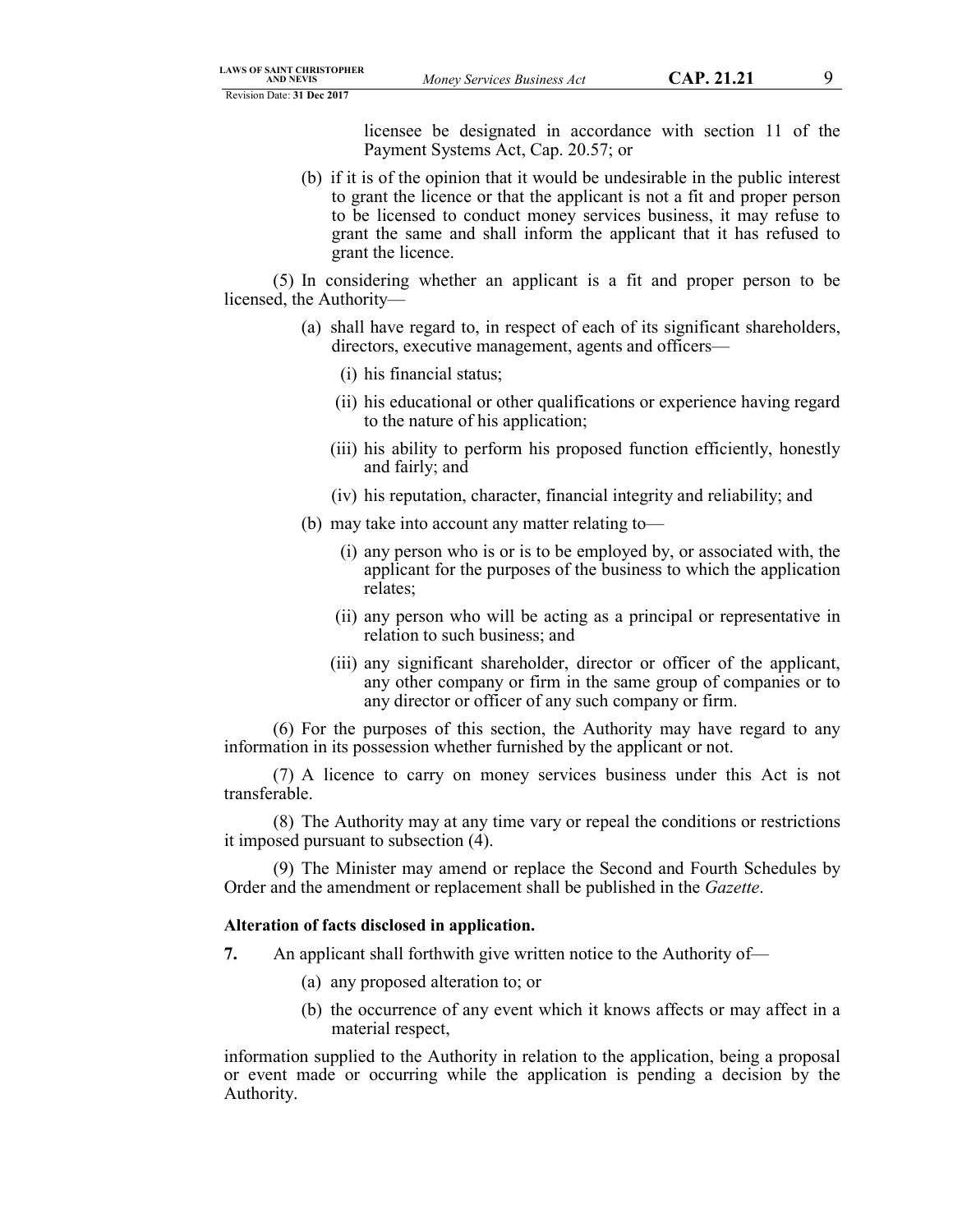## **Adequacy of capital.**

**8.** (1) A licensee shall maintain adequate capital in such form and based on such formula as the Minister may by Order prescribe.

(2) A licensee shall make a statutory deposit of a portion of the prescribed capital referred to in subsection (1) with the Authority to be held in trust in an interest bearing account with a bank or other financial institution approved by the Authority for the benefit of holders of outstanding payment instruments, in the event that the licensee becomes bankrupt or for any other reason is unable to meet its contractual obligations to its customers.

(3) A trust referred to in subsection (2) shall be created by trust deed.

(4) The Authority shall retain the deposit for a period of at least six months after the licensee ceases money services business in Saint Christopher and Nevis subject to any court order made in respect of the said deposit.

(5) Where there is a deficiency in the prescribed capital, the Authority shall require the licensee to present a plan that is satisfactory to the Authority to reconstitute its capital within thirty days or such longer period as may be determined by the Authority.

- (6) Where the licensee—
	- (a) fails to present a satisfactory plan pursuant to subsection (5); or
	- (b) fails to implement a plan presented pursuant to subsection (5) the Authority shall take such remedial action as it deems necessary in accordance with section 38.

(7) The requirements of this section shall not apply to the holder of a Class C, Class D or Class E licence.

(8) The Minister may, by Order, exempt any other licensee from the requirements of this section.

## **Period of licence and licence fee.**

**9.** (1) Every licensee shall pay the prescribed annual licence fee according to the classification of the licence as set out in the Fourth Schedule.

(2) A licence to carry on money services business is valid from the date of first issue to the 31st December of that year and is renewable each year on payment of the prescribed annual fee on or before the 15th day of January.

(3) All licence fees paid under this Act shall be payable to the Authority, except that where the money services business concerned is to be conducted on the Island of Nevis, the licence fees and any other fees to be collected shall be paid by the licensee to the Nevis Island Administration and shall form part of the Consolidated Fund of the Island of Nevis.

*(Amended by Act 21 of 2012)*

### **Authorisation of location and approval of new business premises.**

**10.** (1) A licence granted under this Act authorises the licensee to carry on money services business in Saint Christopher and Nevis at the place of business designated in the licence.

(2) Where different places of business are kept in the name of the same person, a separate licence shall be taken out for each such place of business.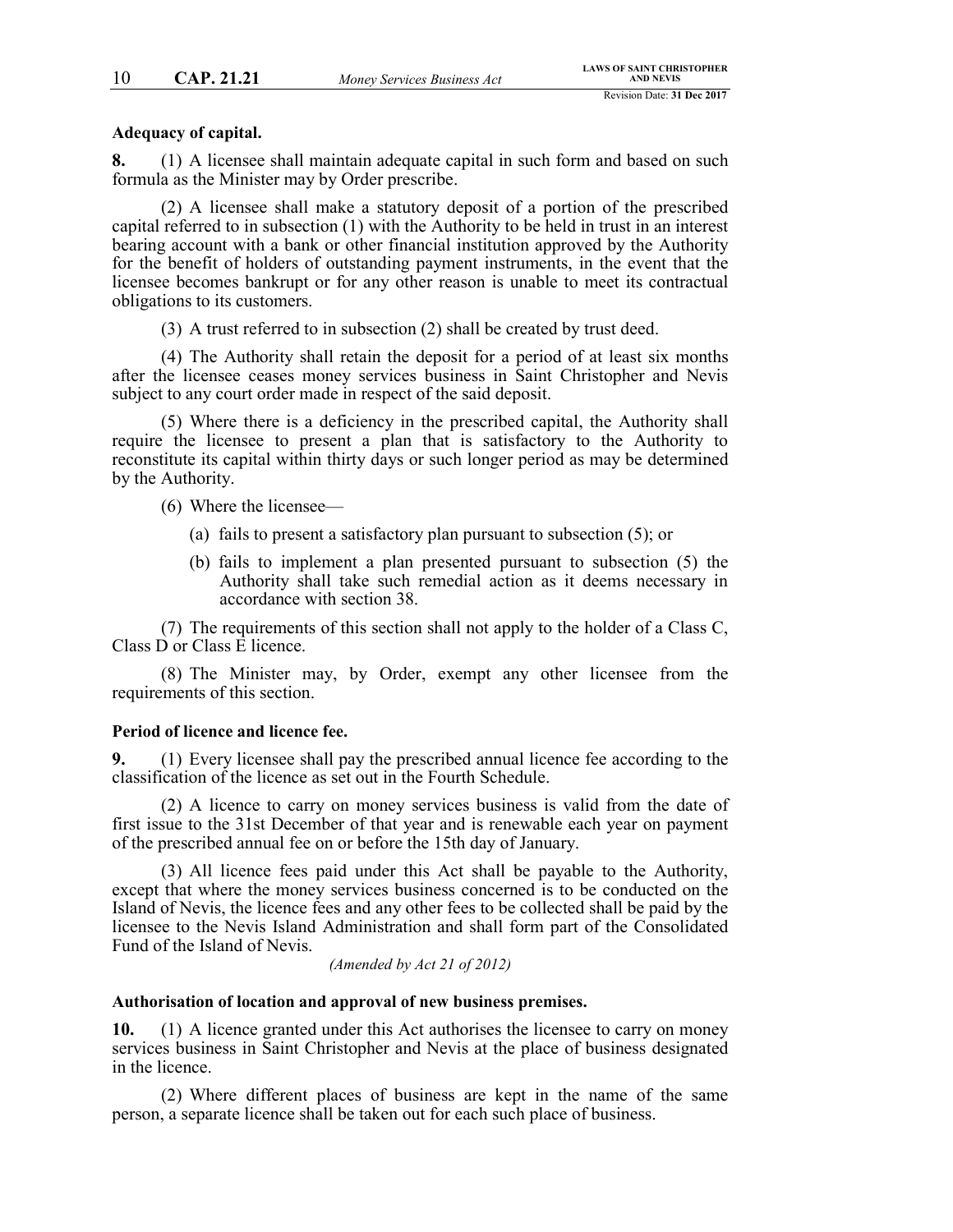(3) No licensee shall open a new place of business or change the location of an existing place of business in Saint Christopher and Nevis without the prior approval of the Authority and no licensee shall close an existing place of business in Saint Christopher and Nevis without having given thirty days prior written notification to the Authority.

(4) A licensee which is formed under the laws of Saint Christopher and Nevis shall not open a place of business elsewhere than in Saint Christopher and Nevis without the prior written approval of the Authority.

(5) A licensee which is formed under the laws of Saint Christopher and Nevis shall not close a place of business outside of Saint Christopher and Nevis without having given twenty-one days prior written notification to the Authority.

#### **Display of licence certificate.**

**11.** A licensee shall display or cause to be displayed and shall keep displayed a copy of the certificate of its licence granted under this Act in a conspicuous place in the public part of any place of business of the licensee.

#### **Restrictions of names likely to mislead.**

**12.** (1) No licensee shall be granted or continue to hold a licence under a name which—

- (a) is identical to that of any company, firm or business house, whether within Saint Christopher and Nevis or not, or that so nearly resembles that name as to be misleading;
- (b) falsely suggests, the patronage of or connection with some person or Minister, whether within Saint Christopher and Nevis or not;
- (c) falsely suggests, that the money services business has a special status in relation to or derived from the Government, has the official backing of or acts on behalf of the Government or any department, branch, agency or organ of Government, or of any officer of Government or is recognised in Saint Christopher and Nevis as a national or central money services business.

(2) The Authority may refuse to grant a licence to or revoke the licence of a person who contravenes subsection (1).

(3) A person who contravenes subsection (1) commits an offence and is liable on summary conviction to a fine of fifty thousand dollars or to imprisonment for a term of two years or to both such fine and imprisonment.

#### **Advertisement.**

**13.** (1) No person, other than a licensee or any entity to which this Act does not apply pursuant to section 3, shall—

- (a) use any English or foreign words in the description or title under which the person carries on business within Saint Christopher and Nevis, representing that that person is carrying on money services business;
- (b) make any representation in any billhead, letter, letterhead, circular, paper, notice or advertisement or in any other manner that that person is carrying on money services business within Saint Christopher and Nevis; or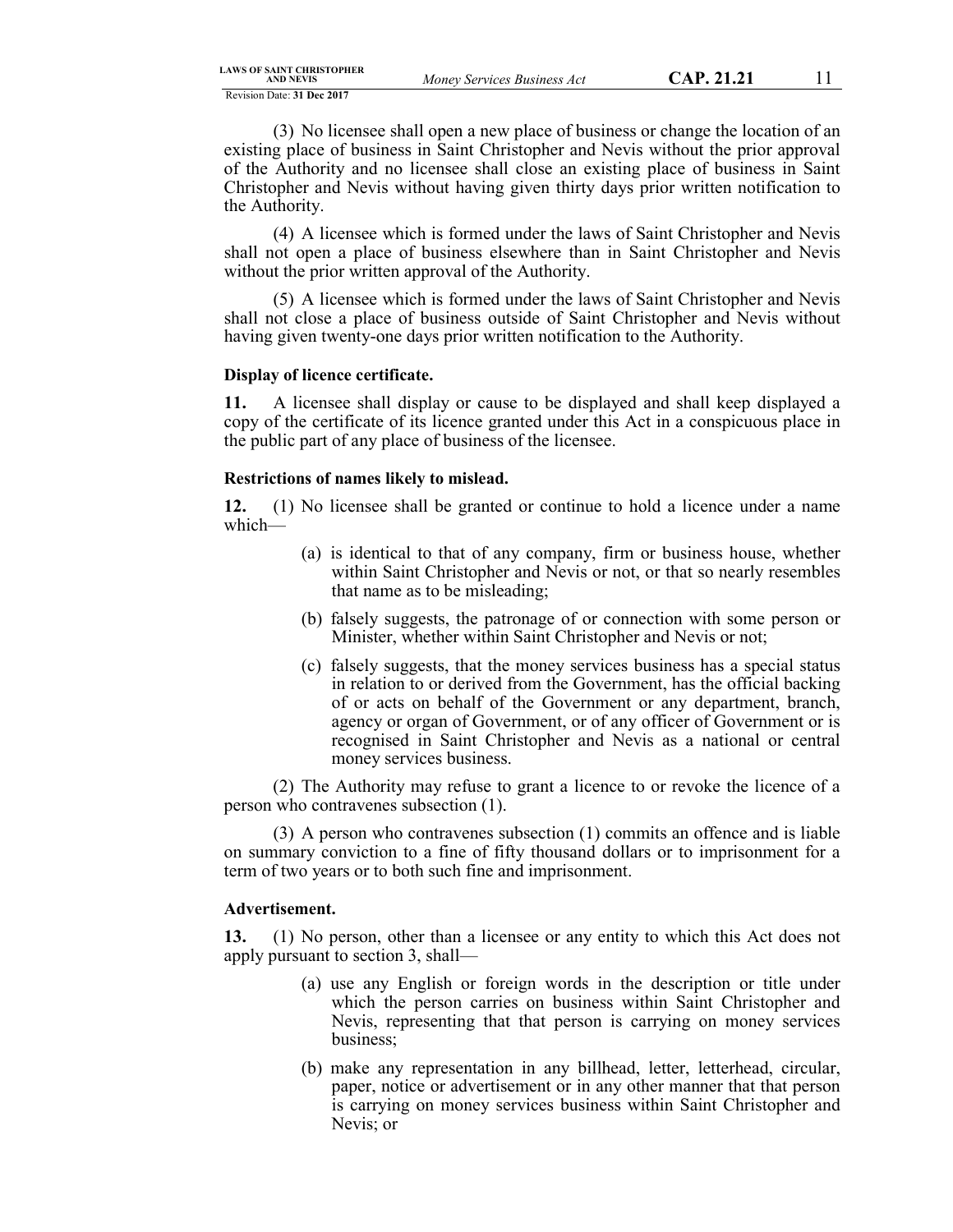(c) in any manner solicit or receive money from any person for the purpose of carrying on money services business within Saint Christopher and Nevis.

(2) A person who contravenes subsection (1) commits an offence and is liable on summary conviction to a fine of thirty thousand dollars or to imprisonment for a term of one year or both such fine and imprisonment.

*(Amended by Act 21 of 2012)*

## **Actions of fundamental change requiring approval.**

- **14.** Unless the approval of the Authority is first obtained no licensee shall—
	- (a) change its name;
	- (b) change its principal office;
	- (c) transfer the whole or any substantial part of its assets or liabilities in Saint Christopher and Nevis other than in the ordinary course of its business; or
	- (d) enter into a merger or consolidation within Saint Christopher and Nevis.

#### **Change in directorship.**

**15.** (1) A licensee must, no less than thirty days prior to the proposed date of appointment of a director or other senior officer—

- (a) submit to the Authority a completed Form B in the Second Schedule and the prescribed application form in respect of each proposed appointee; and
- (b) obtain approval of the Authority for appointment of the proposed appointee as director or other senior officer.

(2) Upon receipt of the completed Form B in the Second Schedule and the prescribed application form the Authority shall conduct an investigation at the expense of the applicant to determine whether the proposed appointee satisfies the fit and proper criteria established in section 6 (5).

(3) Within six weeks of the receipt of the completed Form B in the Second Schedule and the prescribed application form the Authority shall—

- (a) approve the appointment of the proposed appointee to the proposed post and notify the licensee; or
- (b) inform the licensee that the proposed appointee does not satisfy the fit and proper criteria and refuse approval for appointment of the proposed appointee as director or other senior officer.

(4) Notwithstanding subsection (1), where prior notification of the appointment of a proposed appointee as director or other senior officer of a licensee is not possible, the licensee—

- (a) may appoint the proposed appointee as director or other senior officer as the case may be, conditional on the approval of the Authority in accordance with subsection (3); and
- (b) shall within five days of such appointment submit to the Authority the forms prescribed under subsection (1) and a letter specifying the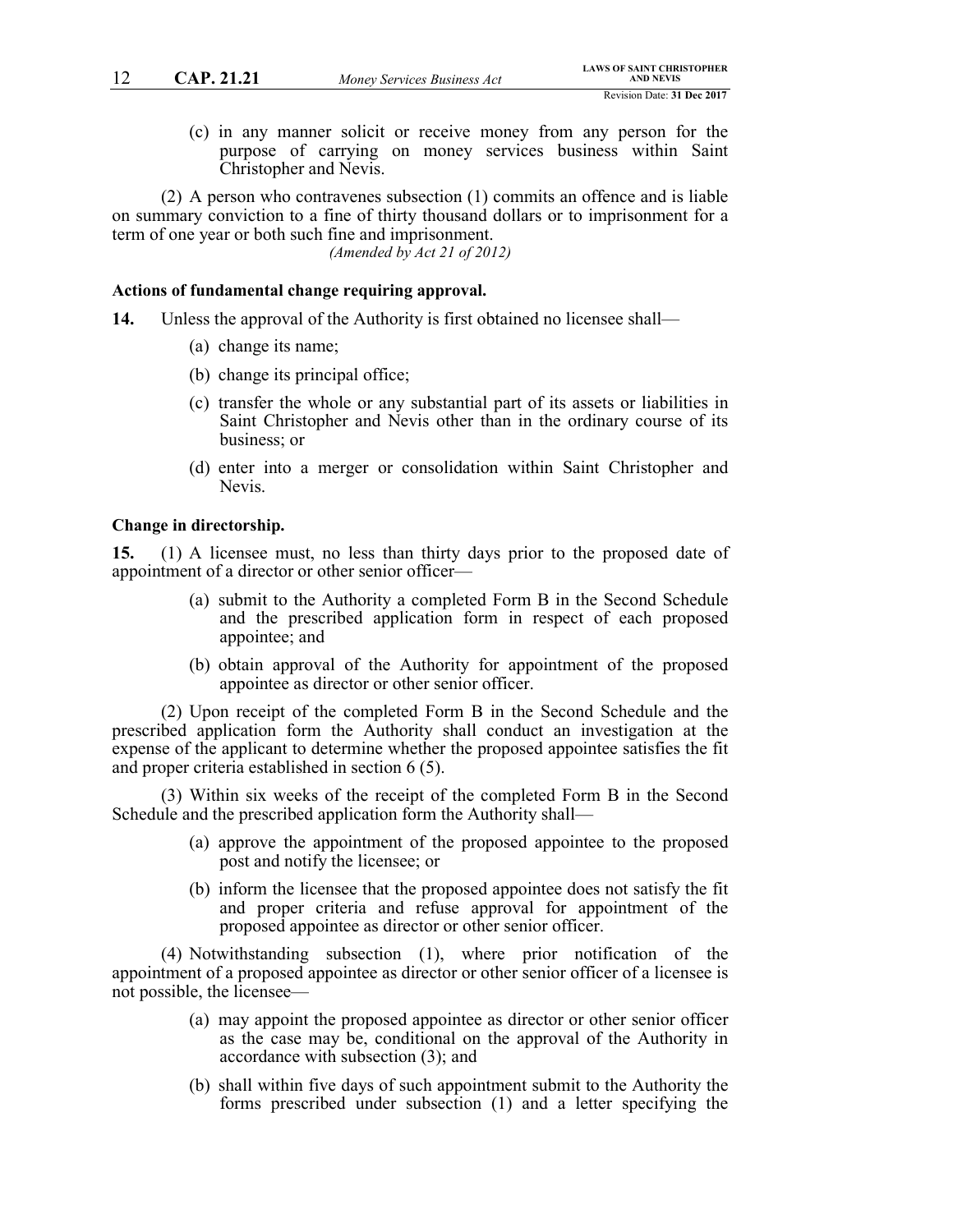reasons for the appointment of the proposed appointee without prior approval.

## PART III

#### AUDIT, INFORMATION AND EXAMINATION

#### **Annual audit, report and publication of financial statements and results.**

**16.** (1) A licensee shall appoint annually an auditor who must be a chartered accountant, a certified public accountant, a member of the Institute of Chartered Accountants of the Eastern Caribbean (ICAEC) or some other professionally qualified accountant, satisfactory to the Authority whose duties shall—

- (a) be to examine the books and records and to make a report on the annual financial statements and financial position; and
- (b) include all or any of the following duties as may from time to time be imposed on the auditor by the licensee at the request of the Authority—
	- (i) to submit such additional information in relation to the audit of the licensee as the Authority considers necessary;
	- (ii) to carry out any other examination or establish any procedure in any particular case;
	- (iii) to submit a report on any of the matters referred to in subparagraphs (i) and (ii);
	- (iv) to submit a report on the financial and accounting systems and risk management controls of the licensee;
	- (v) to provide an opinion on whether suitable measures to counter money laundering and to combat the financing of terrorism have been adopted by the licensee and are being implemented in accordance with the applicable laws.

(2) A licensee shall within three months of the end of the financial year, forward the audited financial statements referred to in subsection (1) to the Authority unless prior written approval for an extension has been granted by the Authority.

(3) The audited financial statements referred to in subsection (1) shall cover a period of not more than eighteen months beginning on the date the licensee was incorporated, or if the licensee has previously prepared audited financial statements, beginning at the end of the period covered by the most recent audited financial statements.

(4) A designated licensee shall submit audited financial statements annually to the Central Bank in accordance with the provisions of the Payment Systems Act, Cap. 20.57 and shall submit a copy of such audited financial statements to the Authority.

(5) A licensee shall remunerate the auditor in respect of the discharge by the auditor of all or any of the duties set out in subsection (1).

(6) If in the course of the performance of an auditor's duties an auditor is satisfied that—

> (a) there has been a serious breach of or non-compliance with the provisions of this Act or any regulations, notice, order, guidelines or directions issued under this Act;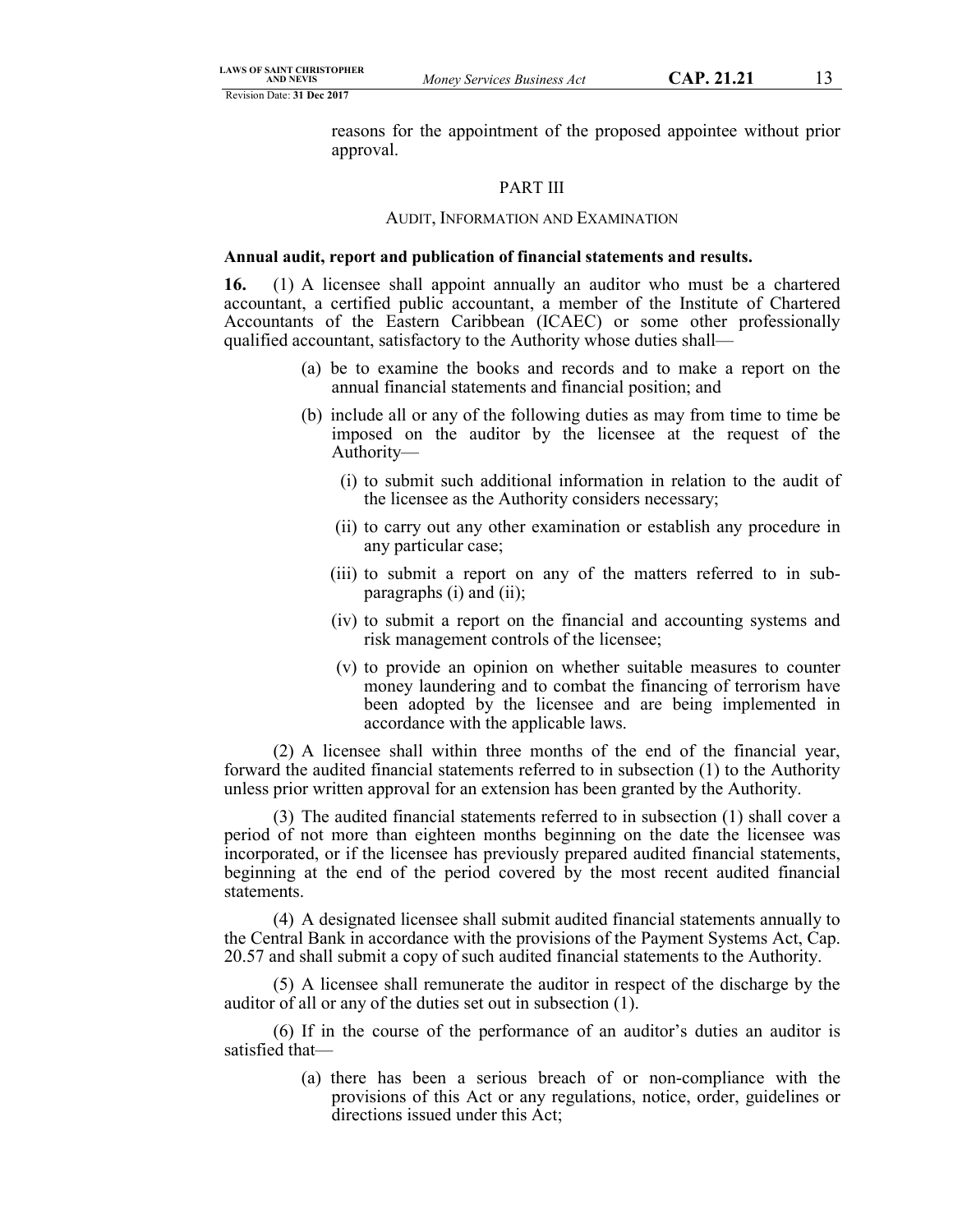- (b) there is evidence—
	- (i) that a criminal offence involving fraud or other dishonesty may have been committed; or
	- (ii) of any suspicious transaction as defined in the Anti-Money Laundering Regulations, issued pursuant to the Proceeds of Crime Act, Cap. 4.28,

the auditor shall immediately report the matter to the licensee and the Authority.

(7) The Authority may request copies of reports submitted to the licensee by both its internal and external auditors.

(8) An auditor shall report to the Authority any matter it is required to report on any licensee to any investigative, regulatory or other institution, simultaneously with its report to that institution.

(9) A licensee who fails to—

- (a) appoint an auditor in accordance with subsection (1); or
- (b) file audited statements in accordance with subsection (2),

commits an offence and shall be liable on summary conviction to a fine not exceeding one hundred thousand dollars.

#### *(Inserted by Act 21 of 2012)*

(10) A licensee who fails to secure compliance with a request under subsection (1)(b) commits an offence and is liable on summary conviction to a fine not exceeding fifty thousand dollars for each such failure.

(11) If a licensee fails to appoint an auditor satisfactory to the Authority, the Authority may appoint an auditor for such licensee and the remuneration of the auditor so appointed shall be determined by the Authority and paid by the licensee.

(12) The Authority may appoint an auditor to conduct an independent audit of a licensee, in accordance with the instructions of the Authority, and to report the findings or results to the Authority.

(13) No auditor shall be liable for breach of any duty solely by reason of compliance with the provisions of subsections (1), (6) or (8), of this section or any other request for information by the Authority.

(14) No person having an interest in any licensee otherwise than as a depositor and no director, manager, secretary, employee or agent of a licensee shall be eligible for appointment as auditor for such licensee, and any person appointed as auditor who shall, after an appointment, acquire any interest in a licensee, or become a director, manager, secretary, employee or agent of such licensee shall immediately cease to be such auditor.

(15) The Minister may, by Order—

- (a) exempt any licensee or any class of licensee from the audit requirement contained in subsection (1) of this section;
- (b) waive the audit requirement contained in subsection (1) of this section in respect of any licensee or any class of licensee;
- (c) require that the Authority conduct an ad hoc audit of any licensee or any class of licensee in respect of which the audit requirement is waived or lifted under paragraphs (a) and (b) of this subsection.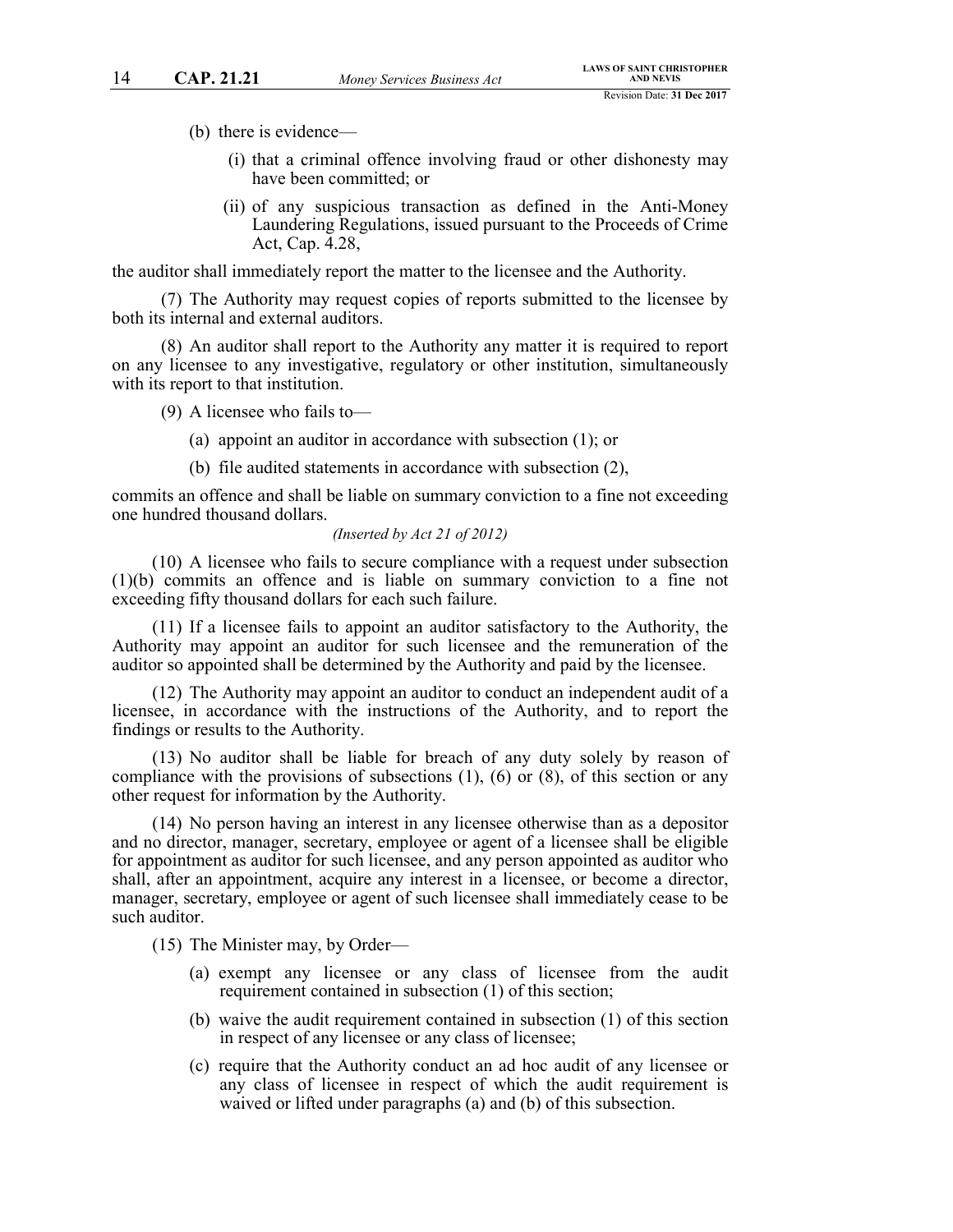[\\*](#page-14-0) (16) The Authority may assess a licensee for the reasonable expenses of conducting any ad hoc audit ordered by the Minister under paragraph (c) of subsection (15).

### **Notice of termination of auditor's appointment.**

**17.** A licensee must notify the Authority in writing of its intention to terminate the appointment of its auditor, or not to reappoint its auditor for a new term, and state the reasons for its decision in the notification.

#### **Accounting records and systems of business control.**

**18.** (1) A licensee must in accordance with this section, in respect of its money services business—

- (a) keep accounting records; and
- (b) establish and maintain systems—
	- (i) of internal control and record keeping; and
	- (ii) for inspection and report.

(2) The systems of control, inspection and report shall ensure that the money services business is so conducted and its records so kept that—

- (a) the information necessary to enable the directors and the business to discharge their duties and functions is sufficiently accurate, and is available with sufficient regularity or as needed and with sufficient promptness, for those purposes; and
- (b) the information obtained by or furnished to the Authority under or for the purposes of this Act is sufficiently accurate for the purpose for which it is obtained or furnished.

(3) A licensee shall institute procedures to ensure that its accounting records and systems of business control comply with the requirements of the Anti-Money Laundering Regulations, 2011, issued pursuant to the Proceeds of Crime Act, Cap. 4.28.

#### **Returns.**

**19.** (1) The holder of a Class A or Class B licence, must, in the format provided by the Authority, file quarterly returns with the Authority within fifteen days of the end of a quarter, along with a written declaration that the information set out in the application for the licence remains correct and gives a full and fair picture of its money services business.

(2) The holder of a Class C, Class D or Class E licence must, within fifteen days of the end of the financial year, file an annual return with the Authority along with a written declaration that the information set out in the application for the licence remains correct and gives a full and fair picture of its money services business.

(3) A designated licensee must submit a copy of its returns to the Central Bank within the stipulated time.

<span id="page-14-0"></span>Subsections (10) to (15) have been renumbered as a result of renumbering subsections (9)(a) and  $(9)(b)$  as subsections  $(9)$  and  $(10)$ .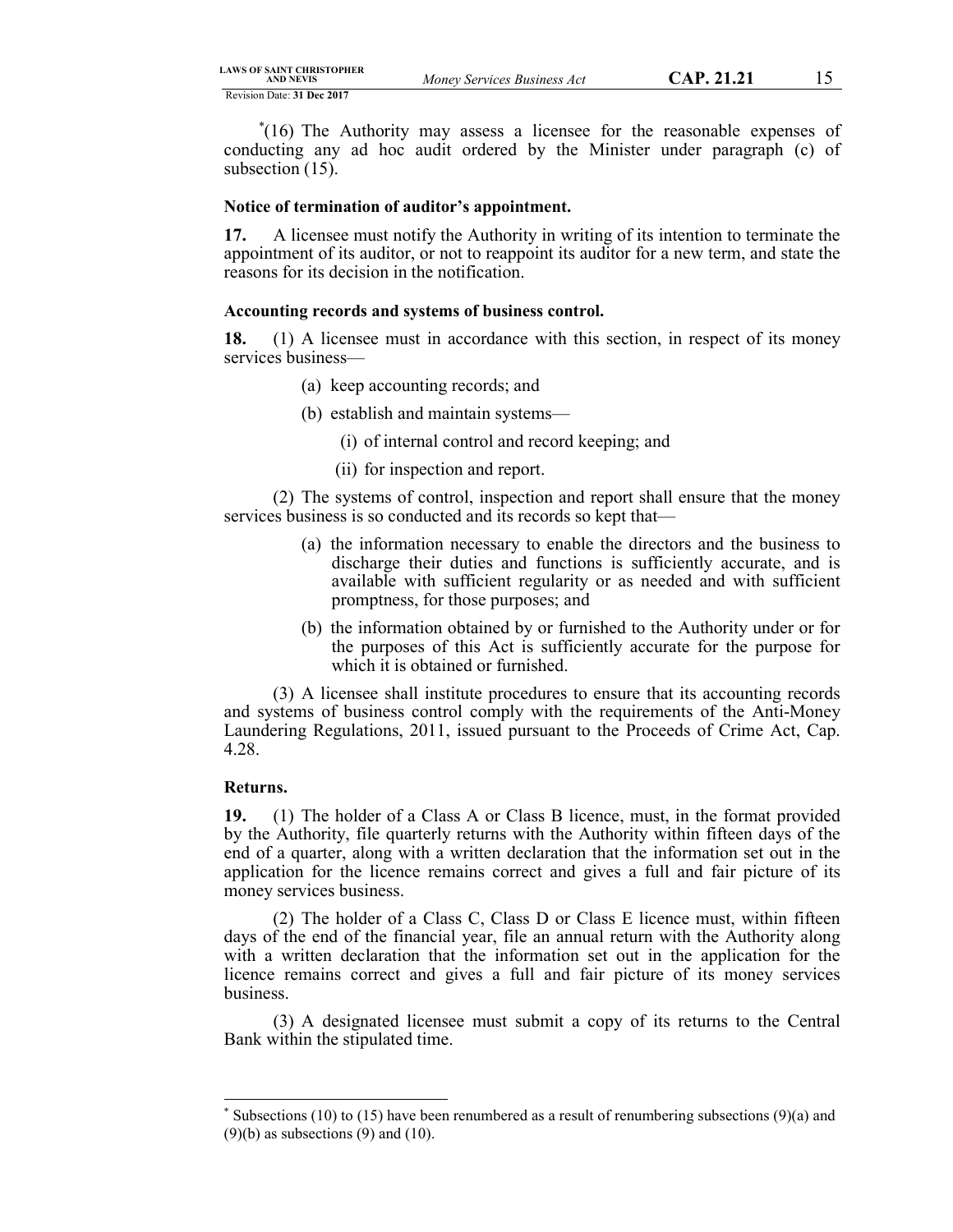(4) A licensee who fails to file the returns within the time stipulated in subsection (1) or (2) commits an offence and is liable on summary conviction to a fine of one hundred thousand dollars or to imprisonment for a term of two years or to both such fine and imprisonment.

*(Amended by Act 21 of 2012)*

## **Extension of time for providing information.**

**20.** At the request of a licensee, the Authority may extend, from time to time, any period within which such licensee is, in accordance with the provisions of this Act, obliged to furnish any document or information.

#### **Retention of records.**

**21.** (1) A licensee shall retain for a period of at least five years from the date of creation of each particular record, all records created and obtained by them, in particular records of each transaction executed by them, records of each outstanding transaction, bank reconciliation records and bank statements received during the course of operation and administration of its money services business.

(2) The retention of records under subsection (1) may be effected by electronic means.

#### **Examination by Authority.**

**22.** (1) The Authority, shall examine or cause an examination to be made of each licensee from time to time or whenever in its judgment such examination is necessary or expedient in order to determine that such licensee is in a sound financial condition and that the requirements of this Act have been complied with in the conduct of its business.

(2) For the purpose of determining the condition of a licensee and its compliance with this Act, the Authority may at any time examine or cause an examination to be made of any affiliate of the licensee in Saint Christopher and Nevis to the same extent that an examination may be made of the licensee.

(3) The Authority may assess a licensee for the reasonable expenses of conducting an examination under subsections (1) and (2).

(4) The Authority shall forward copies of balance sheets, statements and reports on the results of any examination to the licensee.

(5) A licensee refusing to make available for examination any books, accounts and records having been requested to do so by the Authority commits an offence and is liable on summary conviction to a fine not exceeding one hundred and fifty thousand dollars or imprisonment for a term not exceeding two years or to both such fine and imprisonment.

*(Amended by Act 21 of 2012)*

#### **Confidential information.**

**23.** No person who has acquired knowledge in his capacity as director, manager, secretary, officer, employee or agent of any licensee or as its auditor or receiver or official liquidator or as director, officer, employee or agent of the Authority, shall disclose to any person or governmental authority the identity, assets, liabilities, transactions or other information in respect of a customer of the licensee except—

> (a) with the written authorisation of the customer or of his heirs or legal personal representatives;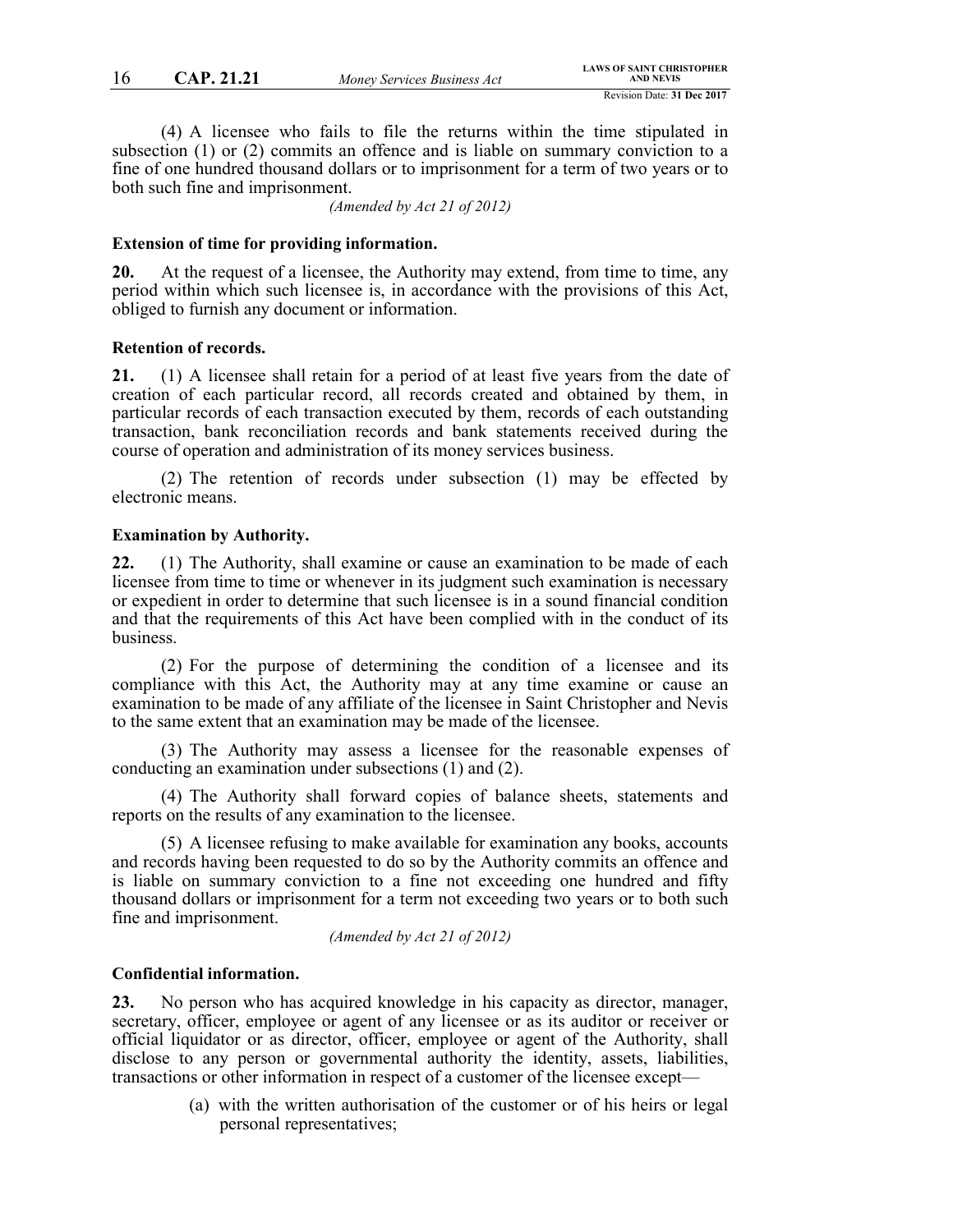- (b) for the purpose of the performance of his duties within the scope of his employment in conformity with the provisions of this Act;
- (c) when lawfully required to make disclosure by any court of competent jurisdiction within Saint Christopher and Nevis; or
- (d) under the provisions of any law of Saint Christopher and Nevis.

#### **Exchange of information.**

- **24.** Notwithstanding section 23, the Authority may—
	- (a) share any information received or any report prepared by it in the performance of its duties under this Act, with the Central Bank or any foreign authority responsible for the supervision or regulation of affiliates of a licensee, or for maintaining the integrity of the financial system; or
	- (b) provide access, to any officer of the Central Bank or a foreign authority responsible for the supervision or regulation of affiliates of a licensee in order to assess the safety and soundness of an affiliate,

on a reciprocal basis and subject to—

- (i) an agreement of confidentiality and a Memorandum of Understanding between the Authority and the Central Bank or such authorities; and
- (ii) any law on the protection of confidential information.

#### PART IV

#### SEGREGATED ACCOUNTS, BANKRUPTCY OR INSOLVENCY OF LICENSEE

#### **Segregated accounts.**

**25.** (1) A licensee on receipt of funds from a customer shall immediately and irrevocably segregate the amount intended for transmission or delivery to the payee customer exclusively for the purpose of the proper payment of the funds in due course to the payee customer.

(2) Any funds which are not delivered or transmitted to the payee customer by or on behalf of the licensee shall be a first charge on the assets of a bankrupt or otherwise insolvent licensee and shall be—

- (a) re-paid to the payor customer; or
- (b) paid to the payee customer,

by the licensee, receiver, liquidator or administrator out of the segregated account to which it was placed or was deemed to have been placed.

## **Bankruptcy or insolvency of licensee.**

**26.** (1) A licensee must notify the Authority as soon as practicable after bankruptcy or insolvency proceedings are instituted.

(2) A person does not contravene subsection (1) if he took reasonable steps to comply with that subsection.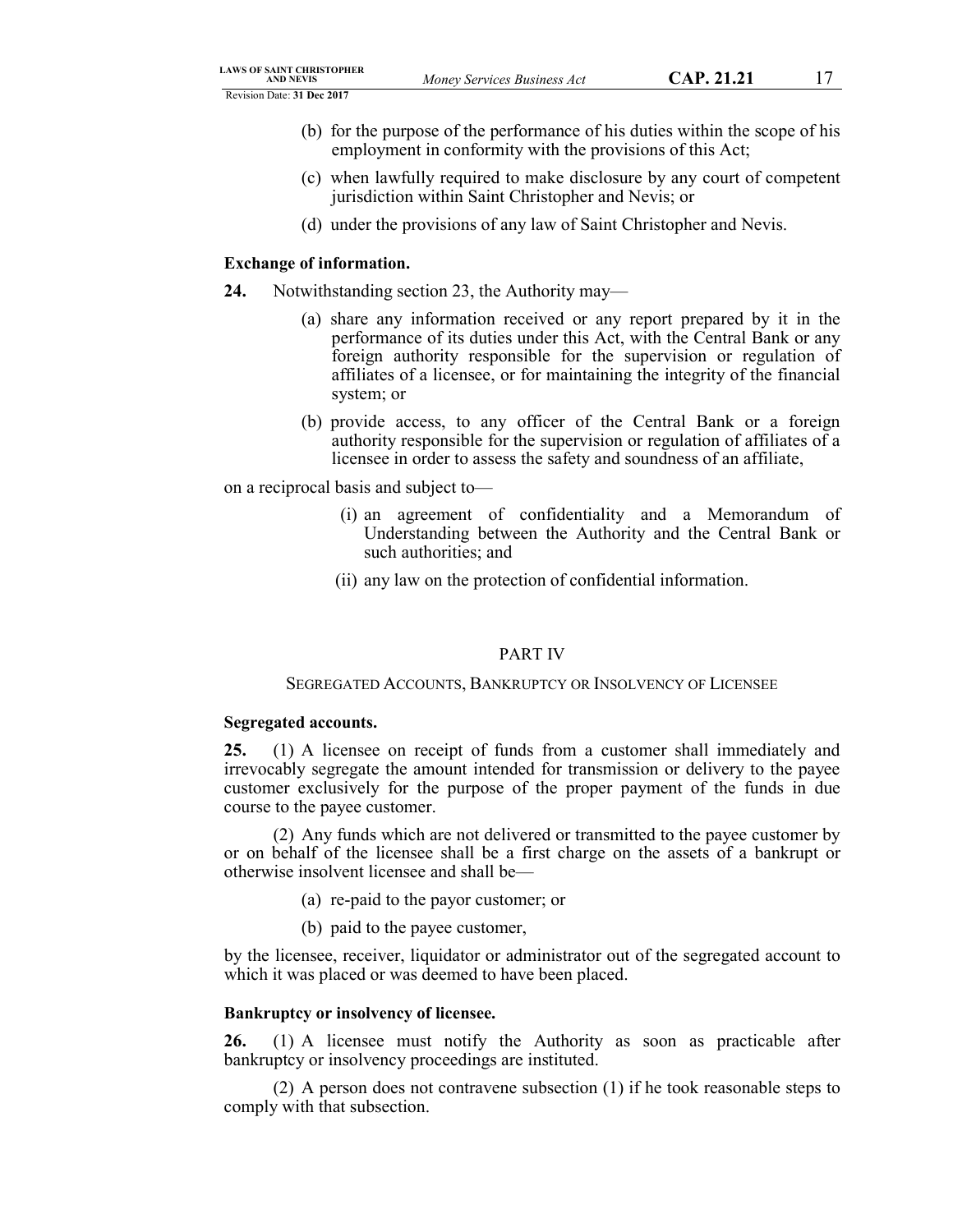(3) A person who contravenes subsection (1) commits an offence and is liable on summary conviction to a fine not exceeding fifty thousand dollars.

#### **Utilisation of deposits, etc.**

**27.** (1) Notwithstanding anything to the contrary in the Bankruptcy Act, Cap. 5.04, the Companies Act, Cap. 21.03, or the Companies Ordinance, Cap. 7.06, any funds delivered to a licensee by or on behalf of a customer, prior to the issue of any bankruptcy, winding-up or receivership order against that licensee shall be utilised by the licensee, receiver or liquidator solely to discharge the licensee's contractual obligations to the customer.

(2) Notwithstanding anything to the contrary in the Bankruptcy Act, Cap. 5.04, the Companies Act, Cap. 21.03, or the Companies Ordinance, Cap. 7.06, if a licensee goes into bankruptcy, receivership or is wound up any provision contained in a written agreement between that licensee and a customer is binding upon the liquidator, receiver or administrator in respect of any payment or settlement obligation.

(3) A person who contravenes the provisions of subsection (1) commits an offence and is liable on summary conviction to a fine not exceeding seventy-five thousand dollars.

*(Amended by Act 21 of 2012)*

### PART V

#### ABANDONED PROPERTY

## **Abandoned property.**

**28.** (1) Subject to subsection (2) the following items which are held or owing by a licensee shall be presumed to be abandoned—

- (a) any funds paid in Saint Christopher and Nevis toward the purchase of shares or other interests in a licensee, together with any interest or dividend, but excluding any lawful charges;
- (b) any sum payable on written instruments issued in Saint Christopher and Nevis on which a licensee is directly liable or;
- (c) any sum delivered to the licensee for transmittal to a person in Saint Christopher and Nevis or in another jurisdiction for and on behalf of a payee.

(2) The items enumerated in subsection (1) shall not be presumed to be abandoned if the owner has—

- (a) corresponded in writing with the licensee concerning the items; or
- (b) otherwise indicated an interest in the items as evidenced by a memorandum concerning them written by a licensee,

within two years of the date of deposit, payment of funds or issuance of instruments, as the case may be.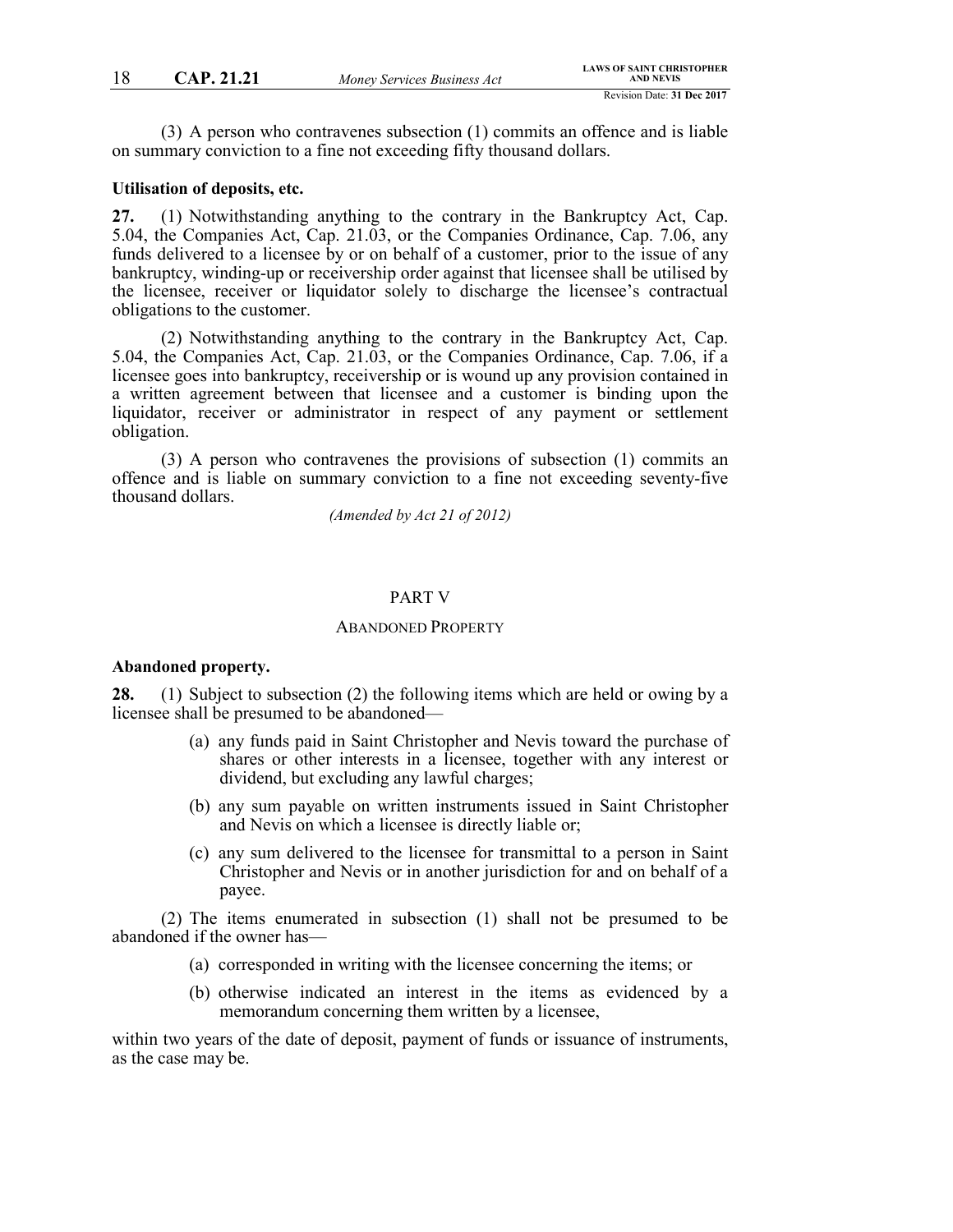#### **Report, publication and disposal of abandoned property.**

**29.** (1) A licensee who holds any of the items enumerated in section 28 shall within ninety days after the end of its financial year report such holdings to the Authority, and subsequently pay or deliver to the Authority all property presumed to be abandoned listed in the report in accordance with Regulations issued by the Minister under this Act.

(2) Upon paying or delivering such property identified in subsection (1) into the custody of the Authority a licensee is relieved of all liability to the extent of the value of the property for any claim in that respect.

(3) Within thirty days after the end of its financial year but before the filing of the report to the Authority required by subsection (1), a licensee shall publish in the *Gazette* and a newspaper circulating in Saint Christopher and Nevis the name of the owner and particulars concerning the property and shall mail a notice to the owner at his last known address containing particulars concerning the property.

#### **Sale and handling of proceeds of sale of abandoned property.**

**30.** (1) A licensee may sell at public sale all property other than money presumed to be abandoned after the expiration of sixty days from the later date of publication or mailing required by section 29(3) following such advertisement of the sale as the Minister may prescribe.

(2) A purchaser shall receive title to the property free from all claims of the owner or prior holder and from all persons claiming through or under him.

(3) A licensee shall deposit with the Authority the proceeds of the sale of property in accordance with subsection (1) less all reasonable costs incurred by it in connection with the sale, mailing of notices, and service as it may deem appropriate to assure the prompt payment of claims which may subsequently be made and approved by the Minister.

(4) Any property remaining unsold shall be delivered to the Authority and shall be disposed of by the Authority in such manner as the Minister may direct.

## **Claims on abandoned property.**

**31.** (1) Any person claiming an interest in any property which has been paid to, or delivered into the custody of the Authority or in the proceeds from the sale may file a claim, with the Authority and, after an appropriate hearing the decision of which shall be communicated to the claimant and made a public record, the Authority may deliver up the property or make payment.

(2) Any person aggrieved by a decision of the Authority may commence an action in the High Court to establish his claim within thirty days following the decision of the Authority.

## **Penalties for failure to file abandoned property report.**

**32.** (1) A licensee shall not wilfully fail to file the report or to pay or deliver property presumed to be abandoned into the custody of the Authority in accordance with section 29 (1) or 30 (4).

(2) A licensee who contravenes subsection (1) commits an offence, and it and each of its directors shall be liable on summary conviction to a fine not exceeding one hundred thousand dollars and in the case of the directors, to imprisonment for a term not exceeding three years or to both such fine and imprisonment.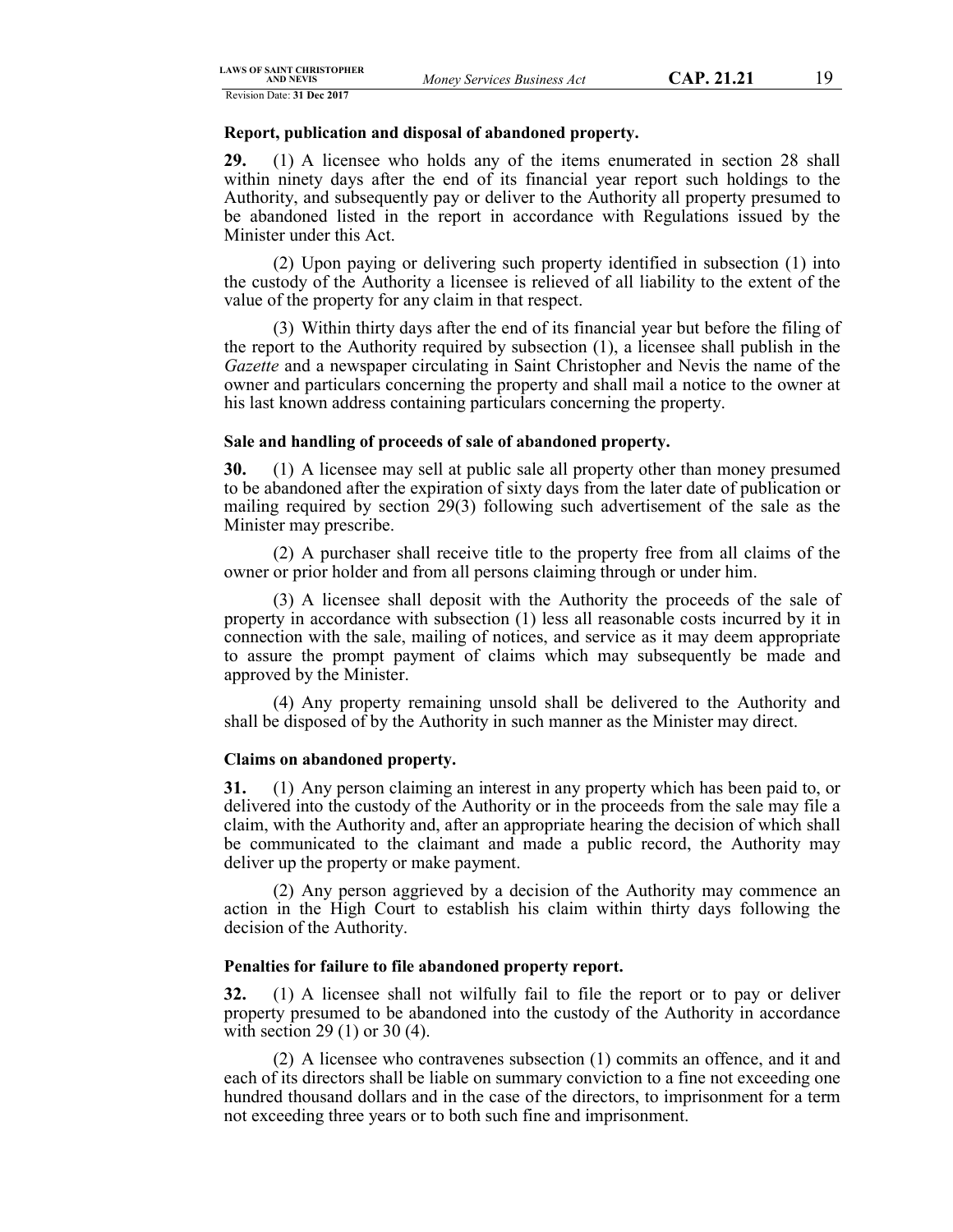*(Substituted by Act 21 of 2012)*

#### PART VI

#### ENFORCEMENT

#### **Revocation and termination of licence.**

**33.** (1) The Authority may revoke any licence to carry on money services business in Saint Christopher and Nevis if the licensee—

- (a) fails to commence operations within a period of three (3) months following the granting of the licence;
- (b) fails to comply with the conditions or restrictions of its licence;
- (c) is in breach of any of the provisions of this Act;
- (d) ceases to carry on money services business in Saint Christopher and Nevis for a period in excess of ten months;
- (e) is conducting its affairs in a manner detrimental to the public interest or to the interest of its customers;
- (f) goes into liquidation or is wound up or otherwise dissolved; or
- (g) by reason of any other circumstance, is no longer a fit and proper person to hold a licence.
- (2) The Authority shall terminate a licence at the request of the licensee.

(3) Before revoking a licence under subsection (1), the Authority shall give the licensee concerned notice in writing of its intention to do so, specifying therein the grounds upon which it proposes to make the revocation and shall require the licensee to submit to it within a specified period being not less than thirty days, a statement of objections to the making of the revocation and thereafter, the Authority shall advise the licensee of its decision.

(4) Notice under subsection (3) shall be served at the licensee's last known address and shall be published in the *Gazette* or in any local newspaper.

(5) If any licensee is aggrieved by any decision made under subsection (1), that licensee may appeal to the High Court within fourteen days of such decision, setting out the grounds of such appeal, and the High Court may revoke or confirm the said decision.

(6) Where a licence to carry on money services business in Saint Christopher and Nevis has been revoked, the Authority shall, as soon as possible thereafter cause a notice of the revocation to be published in the *Gazette* and a newspaper circulating in Saint Christopher and Nevis and cause such other steps to be taken as are deemed to be necessary to inform the public of such revocation.

#### **Suspension of licence.**

**34.** (1) The Authority may, if it thinks it necessary—

- (a) as a matter of urgency for the protection of the public; or
- (b) as a result of any investigation under this Act or Regulations made under this Act,

suspend a licence granted under this Act for such period, or until the happening of an event, as the Authority considers appropriate.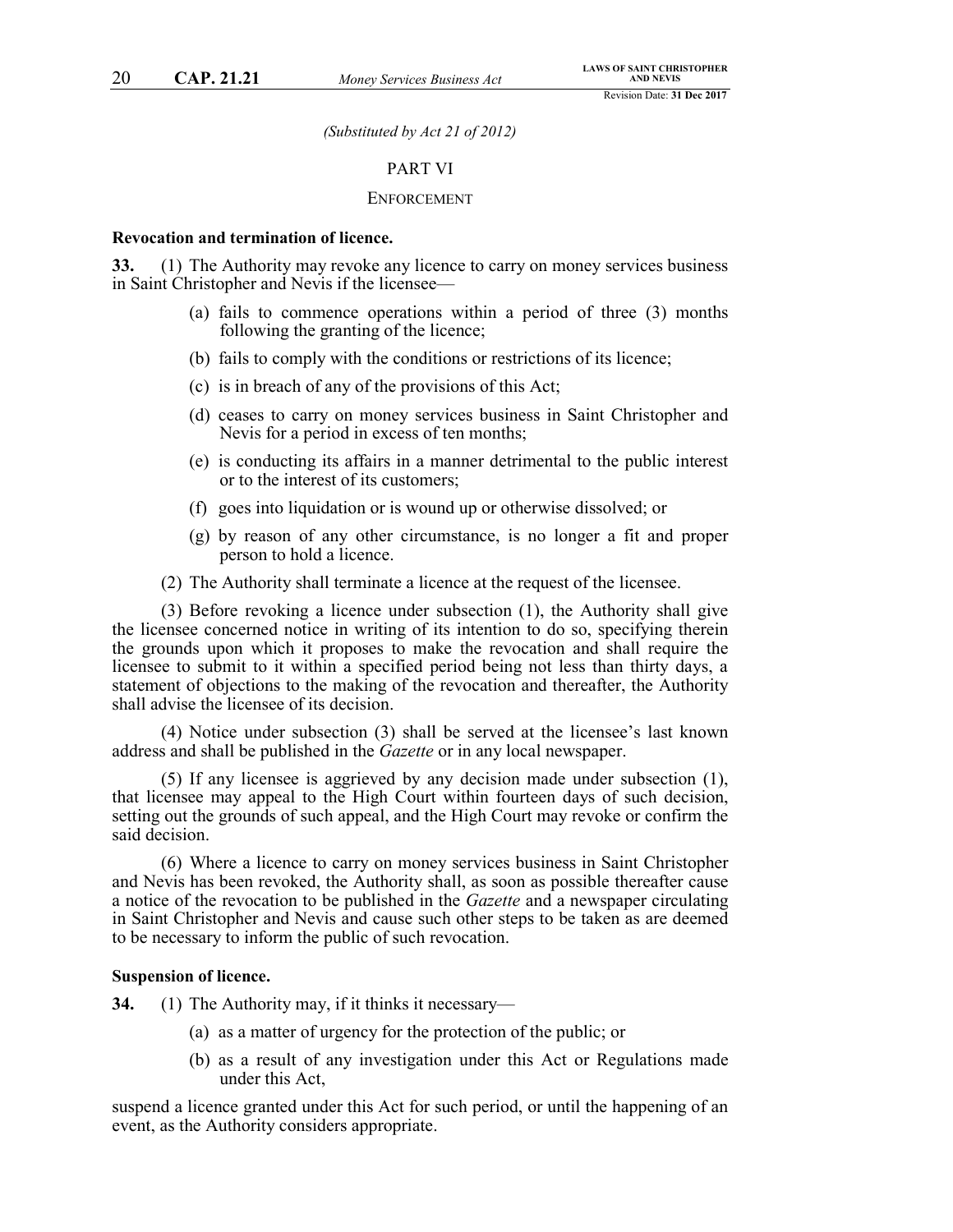(2) A person whose licence is suspended under this Act shall be notified accordingly by the Authority and shall, for the purpose of this Act, be deemed not to be licensed from the date of notification of suspension.

(3) Notice under subsection (2) shall be served at the licensee's last known address and shall be published in the *Gazette* or in any newspaper circulating in Saint Christopher and Nevis.

(4) If any licensee is aggrieved by any decision made under subsection (1), that licensee may appeal to the High Court within fourteen days of such decision, setting out the grounds of such appeal, and the High Court may revoke or confirm the said decision.

#### **Persons carrying on money services business without a licence.**

- **35.** (1) If the Authority has reasonable cause to suspect that—
	- (a) any person is carrying on money services business without a licence granted under this Act; and
	- (b) evidence of contravention of section  $4(1)$  is to be found on any premises in Saint Christopher and Nevis,

the Authority may lay information on oath before a Magistrate as regards its suspicions.

(2) Upon filing of the information in subsection (1), the Magistrate may, by warrant, authorise an officer of the Authority named in such warrant to enter and search such premises with the assistance of the police and seize any books, accounts, records, vouchers and other documents, cheques, securities and any cash as may be found on the premises relating to the conduct of money services business, to ascertain whether the person is carrying on money services business without a licence.

(3) Any such warrant may authorise—

- (a) the Authority to detain the books, accounts, records, vouchers and other documents, cheques, securities and any cash for a period not exceeding thirty days;
- (b) the officer to make copies of the books, accounts, records, vouchers and other documents, cheques, securities and any cash; and
- (c) the Authority to retain copies of the books, accounts, records, vouchers and other documents, cheques, securities and any cash.
- (4) The person authorised by a warrant to search any premises may—
	- (a) seize any books, accounts, records, vouchers and other documents, cheques, securities and any cash found—
		- (i) in the premises; or
		- (ii) in the possession of any person described in paragraph (b) of this subsection,

if he has reasonable grounds for believing that any of those books, accounts, records, vouchers and other documents, cheques, securities and any cash relate to the conduct of money services business on those premises;

- (b) search every person who—
	- (i) is found in those premises; or
	- (ii) has recently left or is about to enter those premises,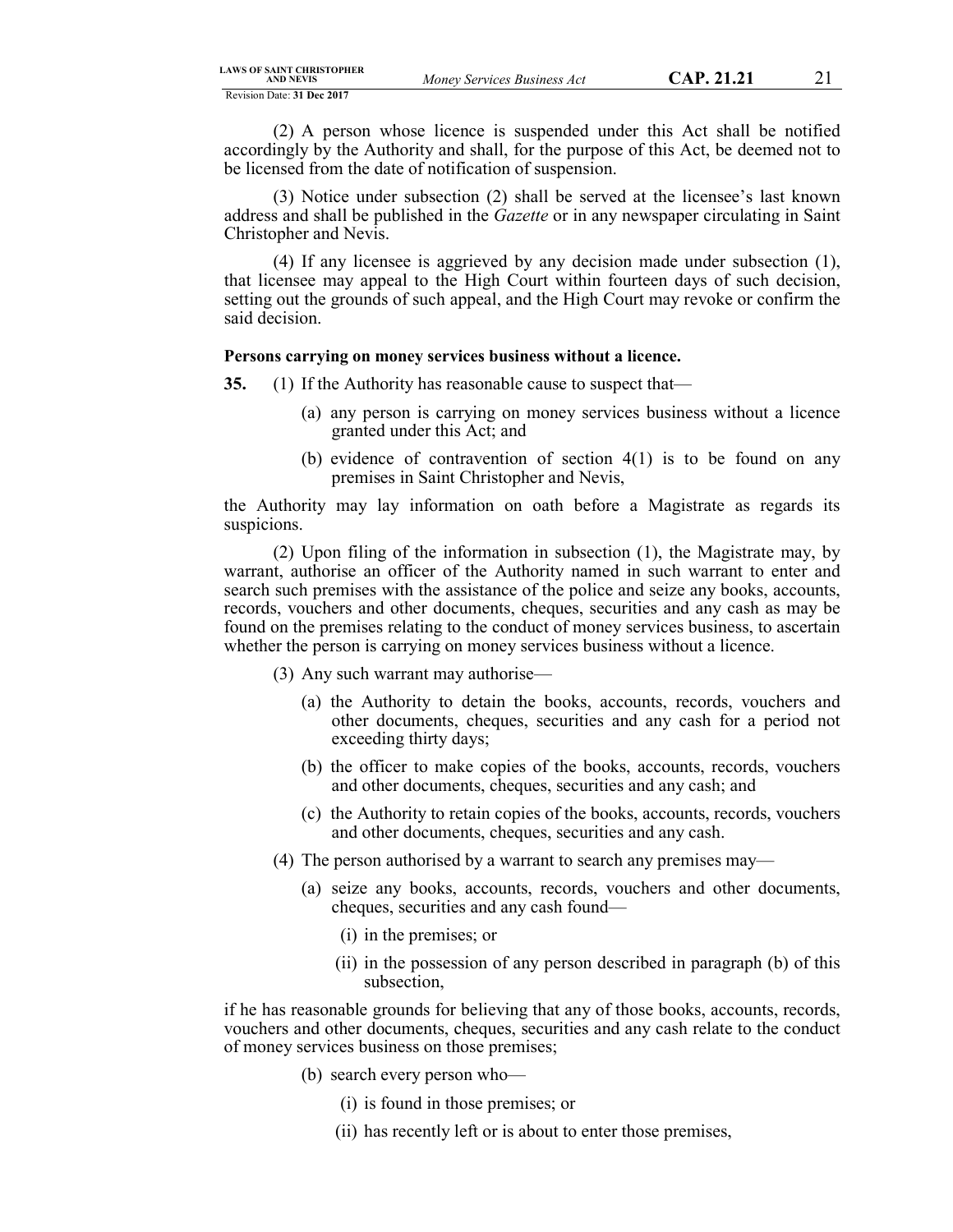whom he has reasonable grounds to believe is in possession of any books, accounts, records, vouchers and other documents, cheques, securities and any cash in respect of the conduct of money services business on those premises.

(5) In pursuance of any warrant issued under this section, no person shall be searched by an officer of the opposite sex.

(6) Where under this section a person has the power to enter any premises, he may if necessary use reasonable force to enter the premises.

(7) A person who obstructs the Authority or any other person in the exercise of any powers conferred under this section commits an offence and is liable on summary conviction to a fine of ten thousand dollars or to imprisonment for a term of six months or both such fine and imprisonment.

*(Amended by Act 21 of 2012)*

#### **Appointment of receiver.**

**36.** (1) Without prejudice to section 4(1), where a person is found under section 35(1) to be conducting money services business without a licence, the Authority may apply to the court for appointment of a receiver to liquidate the business.

(2) Before applying for the appointment of a receiver under subsection (1), the Authority shall give the person concerned notice in writing of its intention to do so and shall require the person to comply with the requirements of this Act within a specified period being not less than thirty days and thereafter the Authority shall advise the person of its decision.

## **Authority may apply to court to preserve customers' interests.**

**37.** (1) The Authority may, in a case where a licensee, or a person who has at any time been a licensee, is being wound-up voluntarily, apply to the Court if the Authority considers that the winding-up is not being conducted in the best interests of the licensee's customers or creditors, and the Court shall make any order it considers appropriate.

(2) If it appears to the Authority that there is reasonable ground for suspecting that an offence against this Act has been or is being committed by any person, the Authority may, with the approval of the court, take any action it considers necessary, in the interest of the person's customers or creditors, to preserve any assets held by that person.

#### **Powers of the Authority in respect of licensees.**

**38.** (1) Whenever the Authority is of the opinion that—

- (a) a licensee is or appears likely to become unable to meet its obligations as they fall due;
- (b) a licensee is carrying on business in a manner detrimental to the public interest or the interest of its customers or creditors;
- (c) a licensee has contravened this Act;
- (d) a licensee has failed to comply with a condition of its licence;
- (e) there has been or is, on the part of a licensee or its directors, a failure to satisfy any one or more of the criteria of prudent management set out in section 41;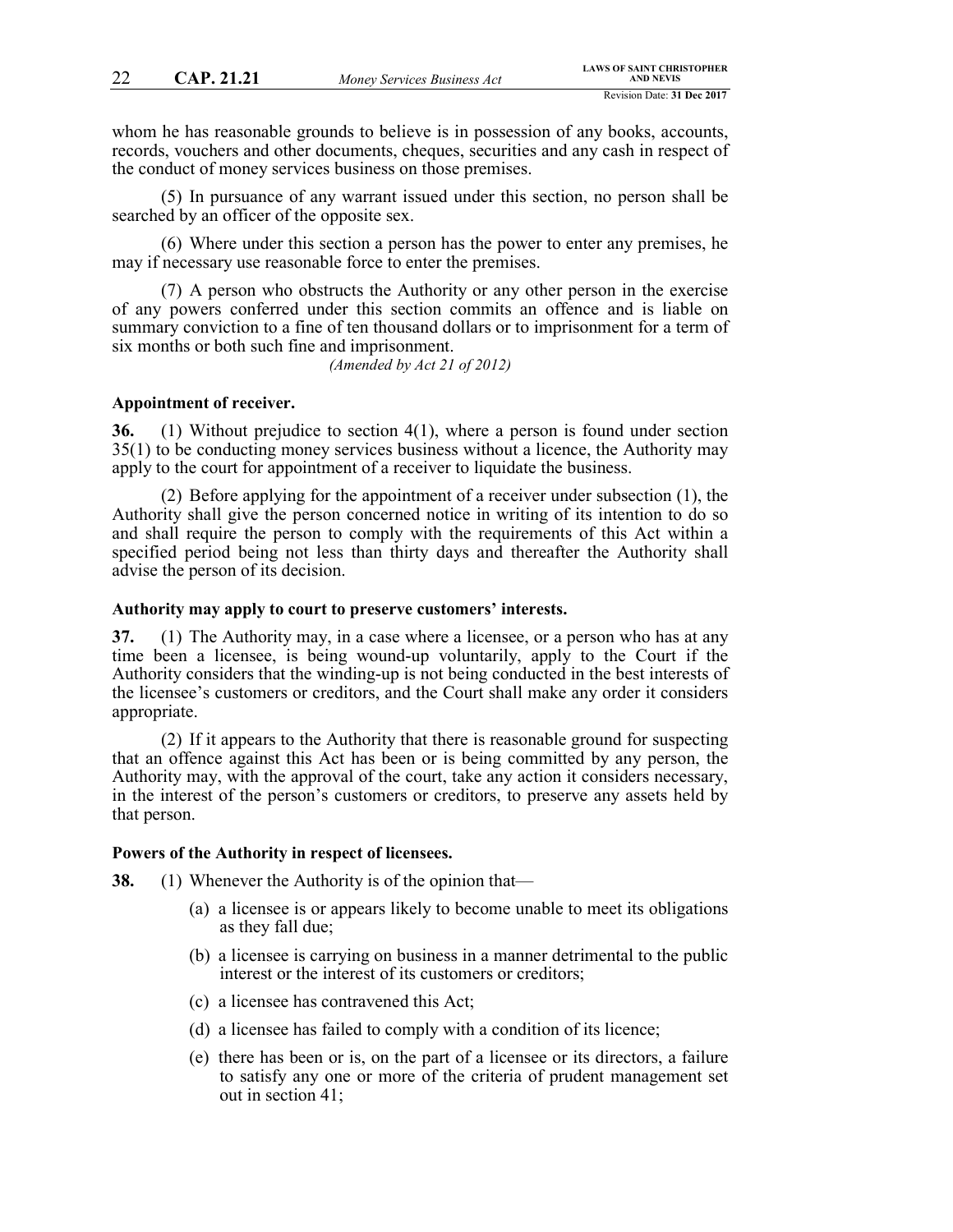- (f) a licensee, director, manager, secretary or other officer concerned in the management of a licensee refuses to cooperate with the Authority in the performance of its functions under section 40;
- (g) a licensee is carrying on business in an unlawful manner;
- (h) a licensee has failed to maintain the prescribed capital; or
- (i) is violating any law, regulation or guideline to which the licensee or person is subject,

the Authority may take one or more of the measures set out in subsection (2).

(2) Without prejudice to sections 33 and 34, the measures that the Authority may take in pursuance of subsection (1) are as follows—

- (a) impose conditions, or further conditions, as the case may be, upon the licence and may amend or revoke any of the conditions;
- (b) require the suspension or removal of a director or officer of the licensee;
- (c) at the expense of the licensee, appoint a person to advise the licensee on the proper conduct of its affairs and to report to the Authority within three months of the date of his appointment, or any extension of appointment and at such intervals as the Authority may require;
- (d) at the expense of the licensee, appoint a person to assume control of the licensee's affairs who shall, have all the powers of a person appointed as a receiver or manager under the Bankruptcy Act, Cap. 5.04 who shall report to the Authority within three months of the date of his appointment, or any extension of appointment and at such intervals as the Authority may require;
- (e) require a licensee, to take, refrain from, or discontinue any action as the Authority considers necessary;
- (f) revoke the licence;
- (g) impose a fixed penalty on the licensee of three thousand dollars, in respect of any contravention of paragraphs (b) to (i) and a sum of fifty dollars for each day that the action complained of continues unabated. *(Inserted by Act 21 of 2012)*
- (3) The Authority may, on receipt of a report under subsection (2)—
	- (a) revoke the appointment of the person appointed under subsection  $(2)(c)$  or  $(d)$ ;
	- (b) extend the period of appointment of a person appointed under subsection  $(2)(c)$  or  $(d)$ ;
	- (c) subject to any conditions that the Authority may impose, allow the licensee to reorganise its affairs in a manner approved by the Authority; or
	- (d) revoke the licence.

(4) The Authority must comply with the procedures established in subsections (3), (4), (5) and (6) of section 33 if it decides to revoke a licence pursuant to subsections  $(2)(f)$  and  $(3)(d)$ .

(5) If any licensee is aggrieved by any decision made under subsection (2), that licensee may appeal to the High Court within fourteen days of such decision,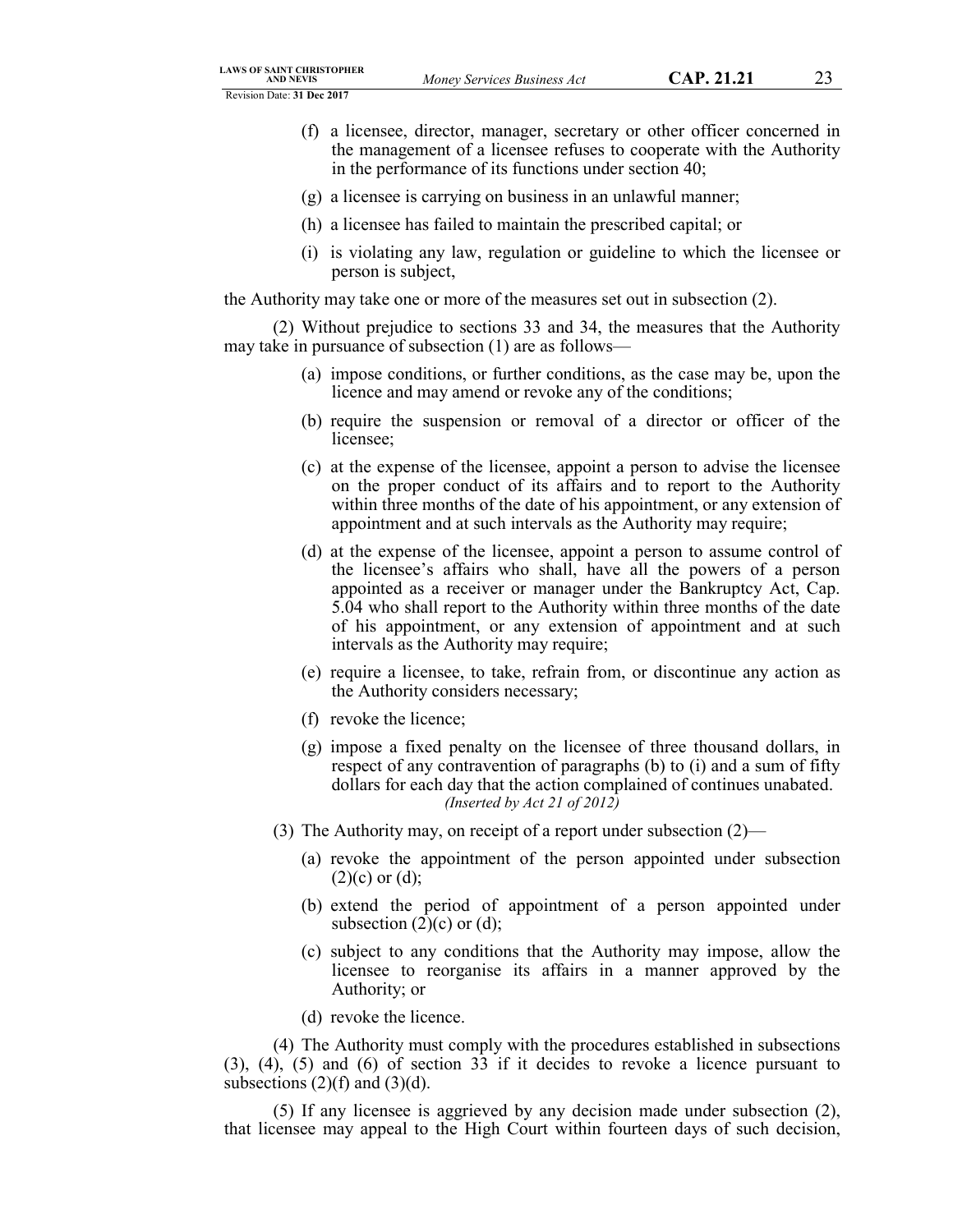setting out the grounds of such appeal, and the High Court may revoke or confirm the decision.

## **Transactions effected prior to suspension or revocation of licence.**

**39.** The suspension or revocation of a licence under this Act does not void or affect any agreement, transaction or arrangement relating to a provision of money services business entered into by the licensee before the suspension or revocation of the licence and does not affect any right, obligation, or liability arising under any such agreement, transaction or arrangement.

## **Powers and duties of the Authority.**

**40.** (1) The Authority shall ensure the proper administration of this Act and without limiting the generality of the foregoing, shall—

- (a) maintain a general review of money services business practice in Saint Christopher and Nevis;
- (b) whenever it thinks fit, examine the affairs or business of any licensee carrying on business within Saint Christopher and Nevis for the purpose of satisfying itself that this Act has been or is being complied with and that the licensee is in a sound financial position and is managing its business in a prudent manner;
- (c) assist in the investigation of any offence against the laws of Saint Christopher and Nevis which it has reasonable grounds to believe has or may have been committed by a licensee or by any of its directors or officers in their capacity as directors or officers;
- (d) examine—
	- (i) returns furnished to it under section 19; and
	- (ii) audited financial statements forwarded to it under section 16, and report on them to the Minister whenever it thinks fit;
- (e) require or perform consolidated supervision of affiliates whenever it thinks fit; and
- (f) cooperate with and facilitate the Central Bank in consolidated supervision of designated licensees.

(2) In the performance of its functions under this Act the Authority is entitled at all reasonable times—

- (a) to have access to the premises, books, records, vouchers, documents, cash and securities of any licensee;
- (b) to remove and make copies of any books, records, vouchers and documents found on the premises of a licensee;
- (c) to request the information, matter or thing from any person who it has reasonable grounds to believe is carrying on money services business in contravention of section 4(1); and
- (d) to call upon the manager of the licensee or any similar person, or an officer designated by either of them, for any information or explanation, the Authority may require for the purpose of enabling it to perform its functions under this Act; and information requested under this subsection shall be provided in such form as the Authority may require.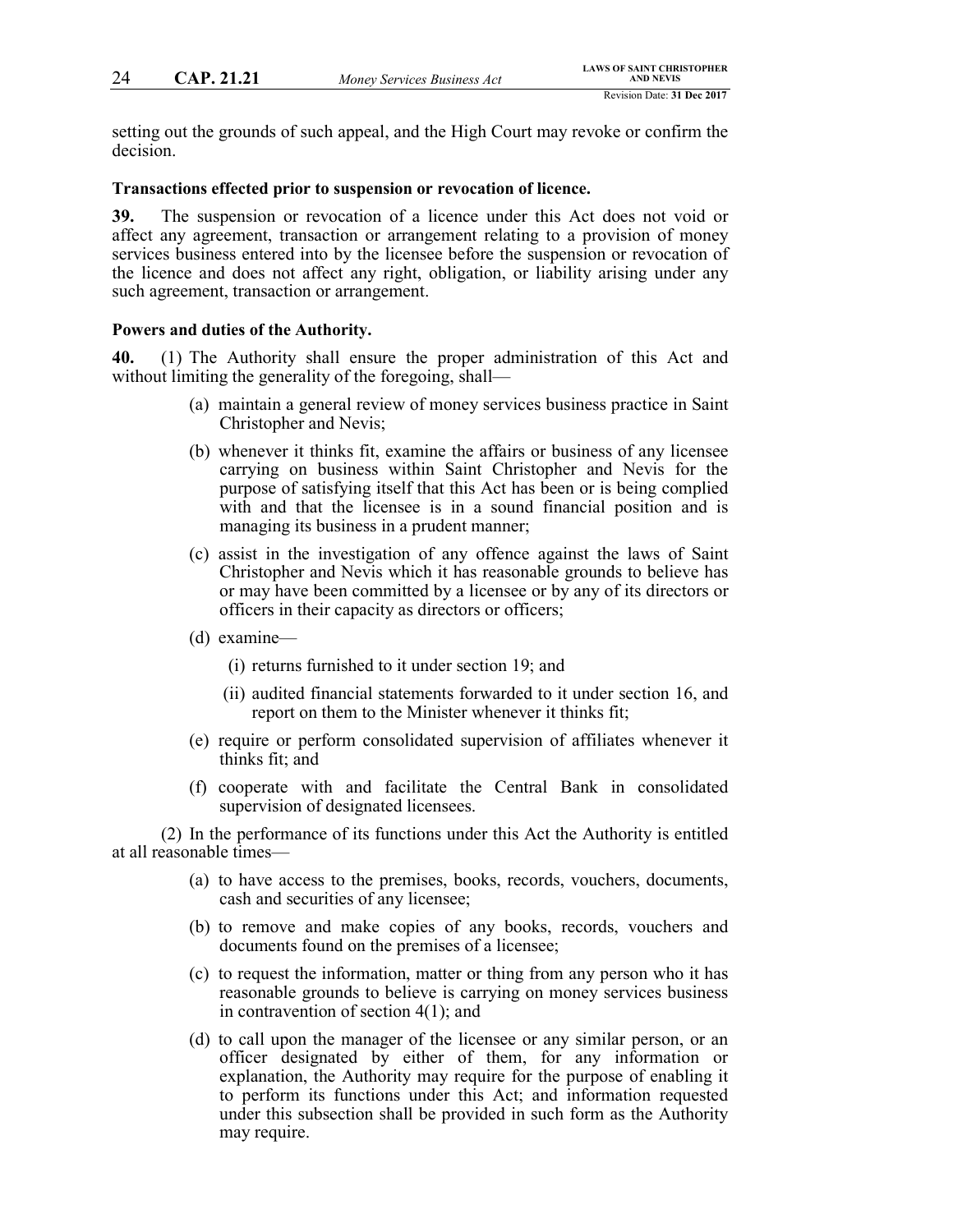(3) A person who fails to comply with a requirement under subsection (2) by the Authority commits an offence and is liable on summary conviction to a fine of fifty thousand dollars or to imprisonment for a term of two years or both such fine and imprisonment.

#### **Criteria of prudent management.**

**41.** For the purpose of section 40(1)(b), the criteria of prudent management are as follows—

- (a) maintenance of—
	- (i) adequate reserves and other capital resources in amounts which may be prescribed by the Minister;
	- (ii) adequate assets in liquid form in amounts which may be prescribed by the Minister;
	- (iii) a system for managing and containing risks to the net worth of the licensee's business and risks to its net income, whether arising from fluctuations in interest or exchange rates or from other factors;
	- (iv) the requisite accounting records;
	- (v) systems of internal control and record keeping; and
	- (vi) systems for inspection and report;
- (b) management conducted with prudence and integrity by a sufficient number of persons, having regard to the range and scale of the business, who are fit and proper to be directors or, as the case may be, officers of the licensee in accordance with the criteria established under section 6(5); and
- (c) conduct of the licensee's business with adequate professional skills.

#### **Management's duty of compliance with the requirements of the law.**

**42.** A director, manager, secretary or other officer concerned in the management of a licensee who fails to take all reasonable steps to secure compliance by the licensee with the requirements of this Act commits an offence and is liable on summary conviction to a fine not exceeding one hundred thousand dollars or to imprisonment for a term not exceeding two years or to both such fine and imprisonment.

*(Amended by Act 21 of 2012)*

#### **False or misleading information.**

**43.** A licensee, director or an officer of a licensee who knowingly or wilfully supplies false or misleading information to the Authority commits an offence and is liable on summary conviction to a fine of one hundred and fifty thousand dollars or to imprisonment for a term of three years or both such fine and imprisonment.

*(Amended by Act 21 of 2012)*

## **Removal and disqualification of officers.**

**44.** (1) Any person who is a director, manager or other officer concerned with the management of a licensee shall cease to hold office upon—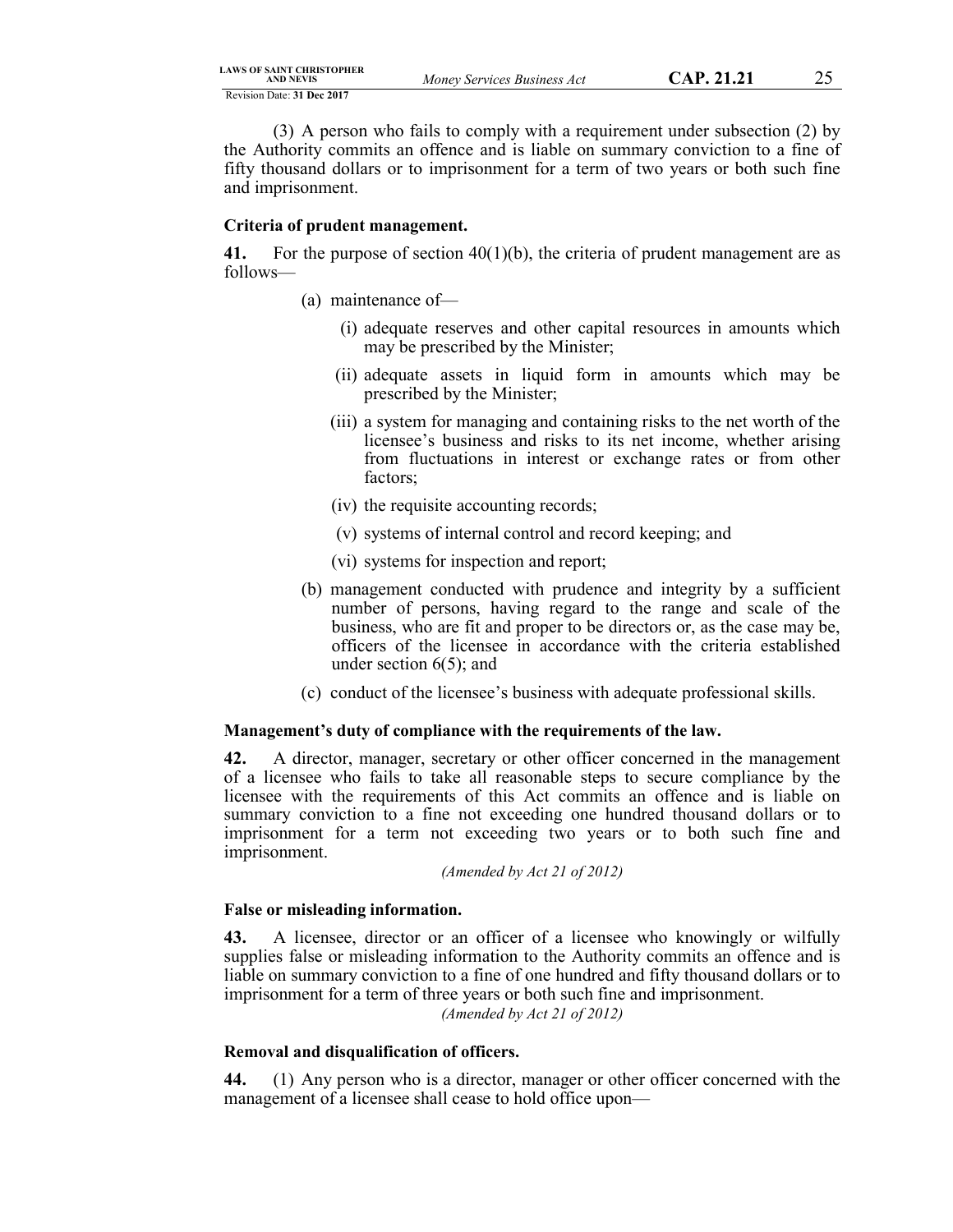- (a) notification by its management team of a finding by two-thirds of its members of his permanent incapacity or serious neglect of, or misconduct in, office;
- (b) his being declared bankrupt or compounding with, or suspending payment to, his creditors;
- (c) his conviction in a court of law of any offence involving fraud or dishonesty;
- (d) his being sentenced for an offence involving a term of imprisonment of at least six months or the payment of a fine in default of such a term of imprisonment; or
- (e) his being deemed not to be a fit and proper person in accordance with the criteria established under section 6(5).

(2) No person who has been a director of, or directly or indirectly concerned in, the management of a licensee, the licence of which has been revoked shall, without the approval of the Authority, act or continue to act as a director, or be directly or indirectly concerned in the management of any licensee.

(3) A person who contravenes subsection (1) or (2) commits an offence and is liable on summary conviction to a fine not exceeding two hundred thousand dollars or to imprisonment for a term not exceeding two years or to both such fine and imprisonment.

*(Amended by Act 21 of 2012)*

## **Offences by officers of corporate bodies.**

**45.** (1) Where an offence under this Act has been committed by a body of persons which is—

- (a) a body corporate, society or other body of persons, every person who at the time of the commission of the offence was a director, manager, secretary or other officer of the body corporate, society or other body of persons as well as that body corporate, society or other body of persons commits the offence;
- (b) a partnership or firm, every partner of the partnership or firm as well as that partnership or firm commits the offence, and is liable to be proceeded against and punished accordingly.

(2) No person referred to in subsection (1) shall be convicted of an offence under that subsection where he proves, that—

- (a) the act constituting the offence took place without his knowledge or consent; or
- (b) he exercised all due diligence to prevent the commission of the offence.

## **General penalty.**

**46.** A person who contravenes any provision or requirement of this Act for which no offence is specifically created or penalty provided commits an offence and is liable on summary conviction to a fine not exceeding seventy-five thousand dollars or to imprisonment for a term of one year or both such fine and imprisonment.

*(Amended by Act 21 of 2012)*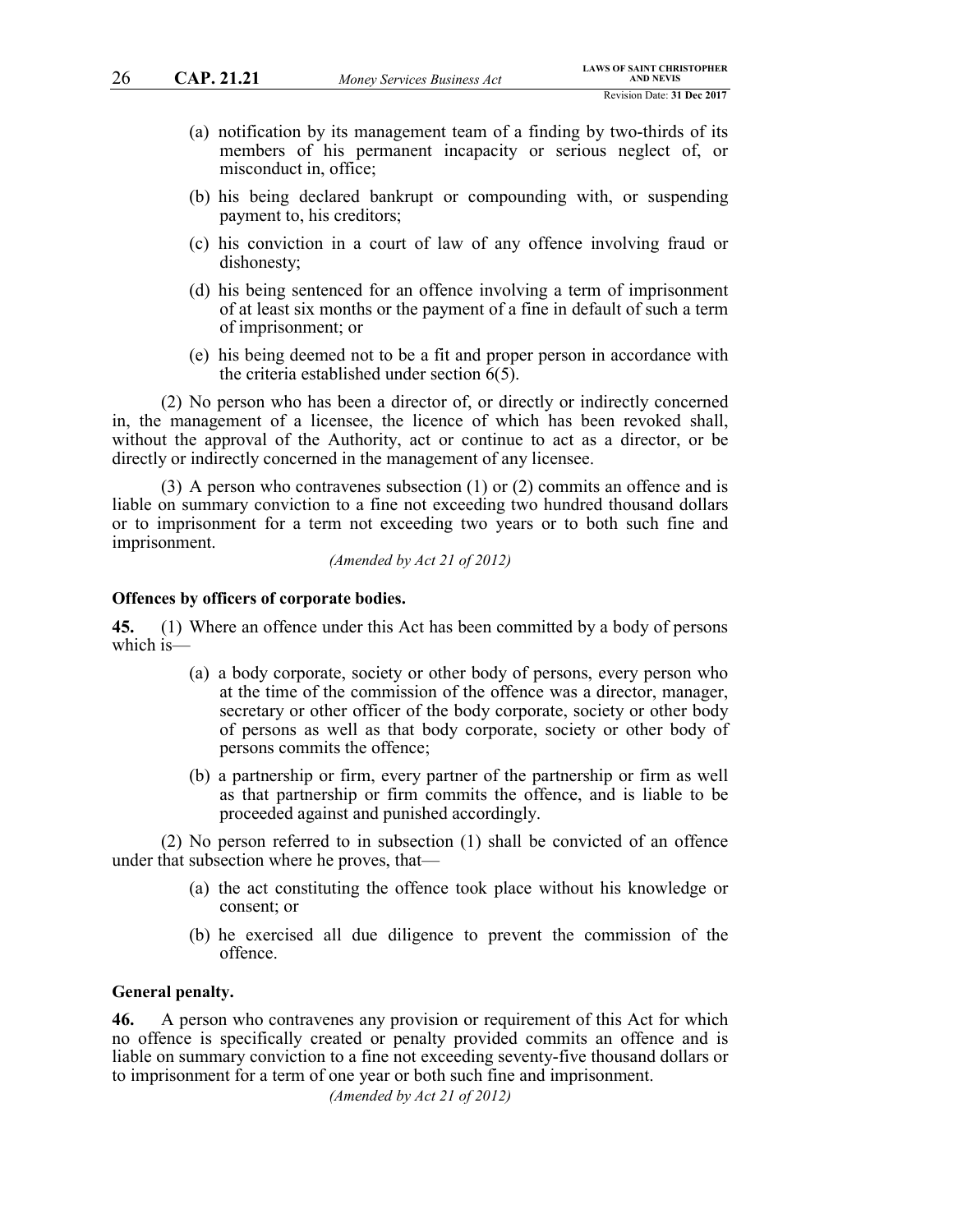## PART VII

## IMMUNITIES, REGULATIONS AND GUIDELINES

## **Immunity.**

**47.** Neither the Authority nor an employee of the Authority shall be liable for anything done or omitted in the discharge or purported discharge of its functions under this Act unless it is shown that the act or omission was in bad faith.

## **Prudential guidelines.**

**48.** The Authority in administering the provisions of this Act may issue prudential guidelines and related orders and without limiting the generality of the foregoing may issue prudential guidelines and related orders respecting—

- (a) policies, practices and procedures for evaluating the quality of assets;
- (b) policies, procedures and systems for identifying, monitoring and controlling transfer risk, market risk, operational risk; and such other risks as the Authority shall specify;
- (c) corporate governance;
- (d) auditors;
- (e) procedures to be adopted by licensees and the Authority; and
- (f) anti-money laundering and combating the financing of terrorism matters.

## **Regulations.**

**49.** The Minister may make Regulations for giving effect to the provisions of this Act, and without limiting the generality of the foregoing, may make Regulations respecting—

- (a) the form of advertising by licensees;
- (b) registers and records to be kept under this Act;
- (c) forms to be used by licensees;
- (d) fees payable under this Act; and
- (e) any other matter required to be prescribed under this Act.

 $\mathcal{L}$  , we have the set of  $\mathcal{L}$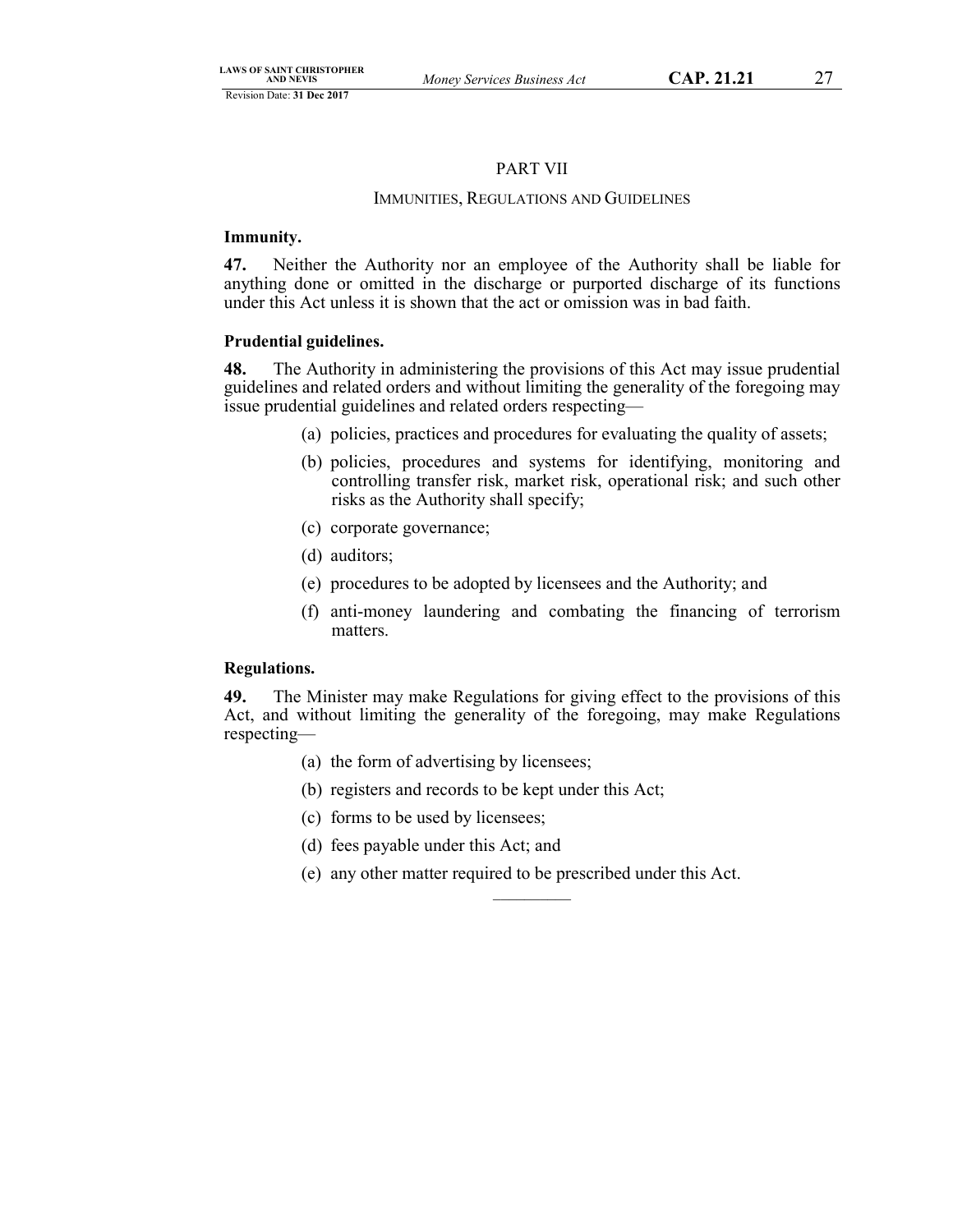## **FIRST SCHEDULE**

## *(Section 5)*

## CLASSES OF LICENCES

| Class of Licence | Description of Licence                               |
|------------------|------------------------------------------------------|
| Class A          | Money Transmission                                   |
| Class B          | Issuance, Sale and Redemption of Payment Instruments |
| Class C          | Cheque Cashing                                       |
| Class D          | <b>Currency Exchange</b>                             |
| Class E          | Pay day advances                                     |
|                  |                                                      |

## **SECOND SCHEDULE**

## *(Section 6)*

## INFORMATION TO BE CONTAINED IN AND TO ACCOMPANY AN APPLICATION FOR THE GRANT OF A LICENCE

1. The name and address of the money services business in respect of which the licence is sought.

2. The name and address of the applicant.

3. The type of money services business the applicant proposes to conduct.

4. The source and quantum of funds for initial capital or acquisition of the money services business.

5. The address of the principal office of the applicant and of its registered office if different.

6. If the applicant is a corporation, limited liability company, partnership or other entity the applicant must provide—

- (a) the date and place of incorporation or formation and a copy of the memorandum and articles of association, Act, charter, partnership agreement or other instrument constituting and defining the constitution of the applicant verified by a declaration made by one of its directors or partners or its secretary; and
- (b) a brief description of the structure or organisation of the applicant including any parent or subsidiary of the applicant.
- 7. The name and address of each person who—
	- (a) owns or controls the money services business;
	- (b) is a director or officer of the money services business;
	- (c) is an agent of the applicant;
	- (d) otherwise participates in the conduct of the affairs of the money services business.

8. The following information is also required from the named persons in Item 7 and each significant shareholder—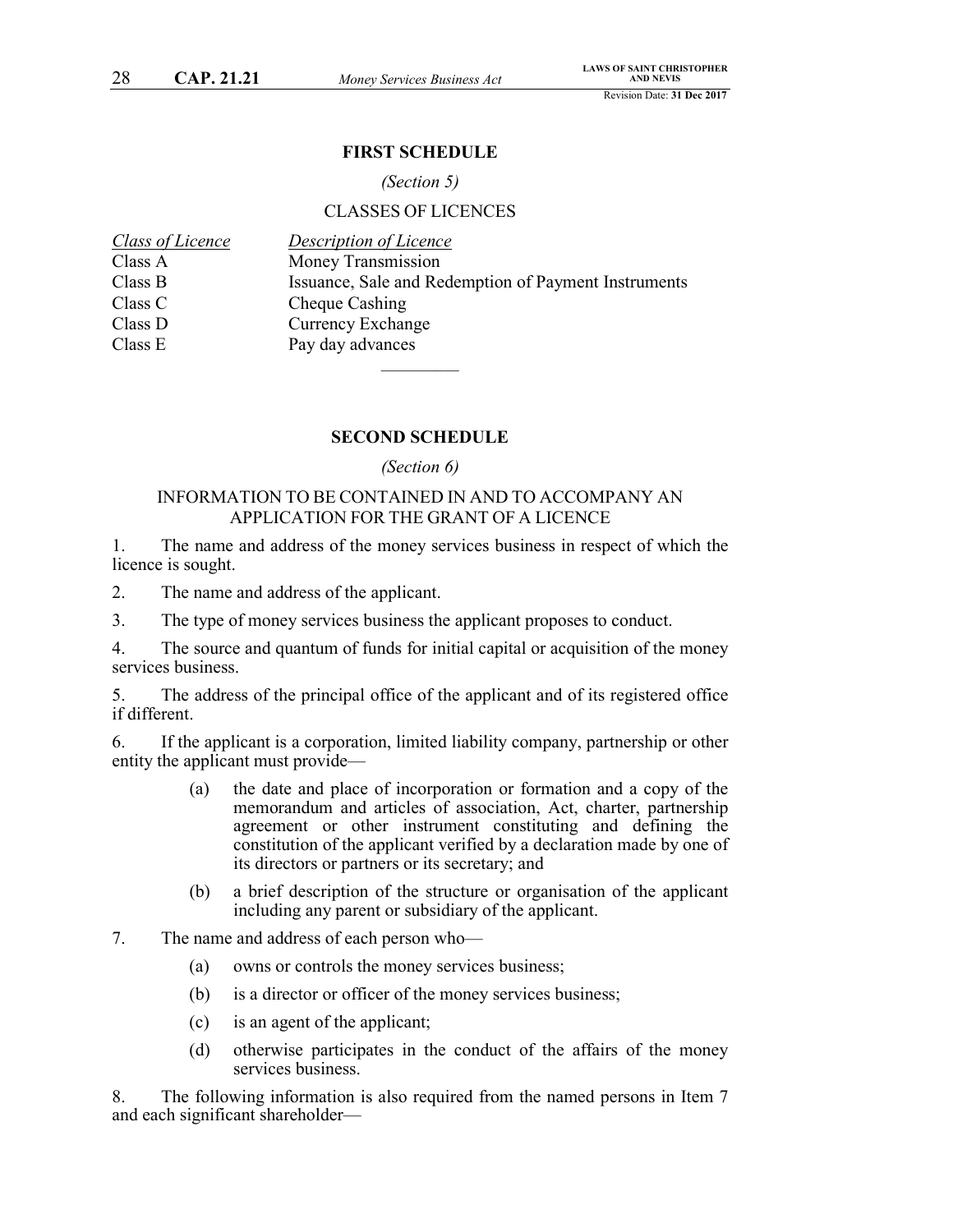- (a) legal name and any alias and residential address;
- (b) occupation (over the previous five years) and business address;
- (c) date of birth;
- (d) citizenship;
- (e) [social security] [NIS] number;
- (f) passport number;
- (g) two (2) character references, a police or other certificate satisfactory to the Authority that the person has not been convicted of a serious crime or any offence involving dishonesty.

9. The name and address of any depository institution at which a transaction account is maintained for the purposes of the money services business.

10. Where appropriate a statement in writing in a form acceptable to the Authority from the body responsible for the administration of the laws relating to money services businesses and the supervision of the businesses in the country in which the applicant or its parent company is incorporated that the body has no objection to the application being made.

11. If the applicant is a company the following information is required (where applicable)—

- (a) the annual accounts for the two-year period immediately preceding the date of the application, of each significant shareholder which is a body corporate, together with similar accounts for the parent body, if any, of each of the bodies corporate or the annual accounts for the current year, in the case of a body corporate which is in existence for less than two years;
- (b) two or more references verifying the good financial standing of each significant shareholder who is a natural person;
- (c) the name and address of its proposed auditor;
- (d) a statement giving the date for the drawing up of the annual accounts of the applicant;
- (e) confirmation in writing under the hand of the presiding officer of the applicant and the presiding officer of its parent body, if any, that they concur in the making of the application;
- (f) three business references of which at least one shall be from a bank;
- (g) a detailed business plan, containing details of the current money services business activities, if any, of the applicant and its proposed activities if the licence applied for is granted, including—
	- (i) the reasons for applying for the licence;
	- (ii) the business aims of the applicant in respect of the money services business and its potential client base;
	- (iii) a detailed statement setting out its proposed initial assets and its proposed assets and expected liabilities at the end of each of the two years next succeeding the date of such grant together with an estimate of expected income;
	- (iv) particulars of its management structure and personnel;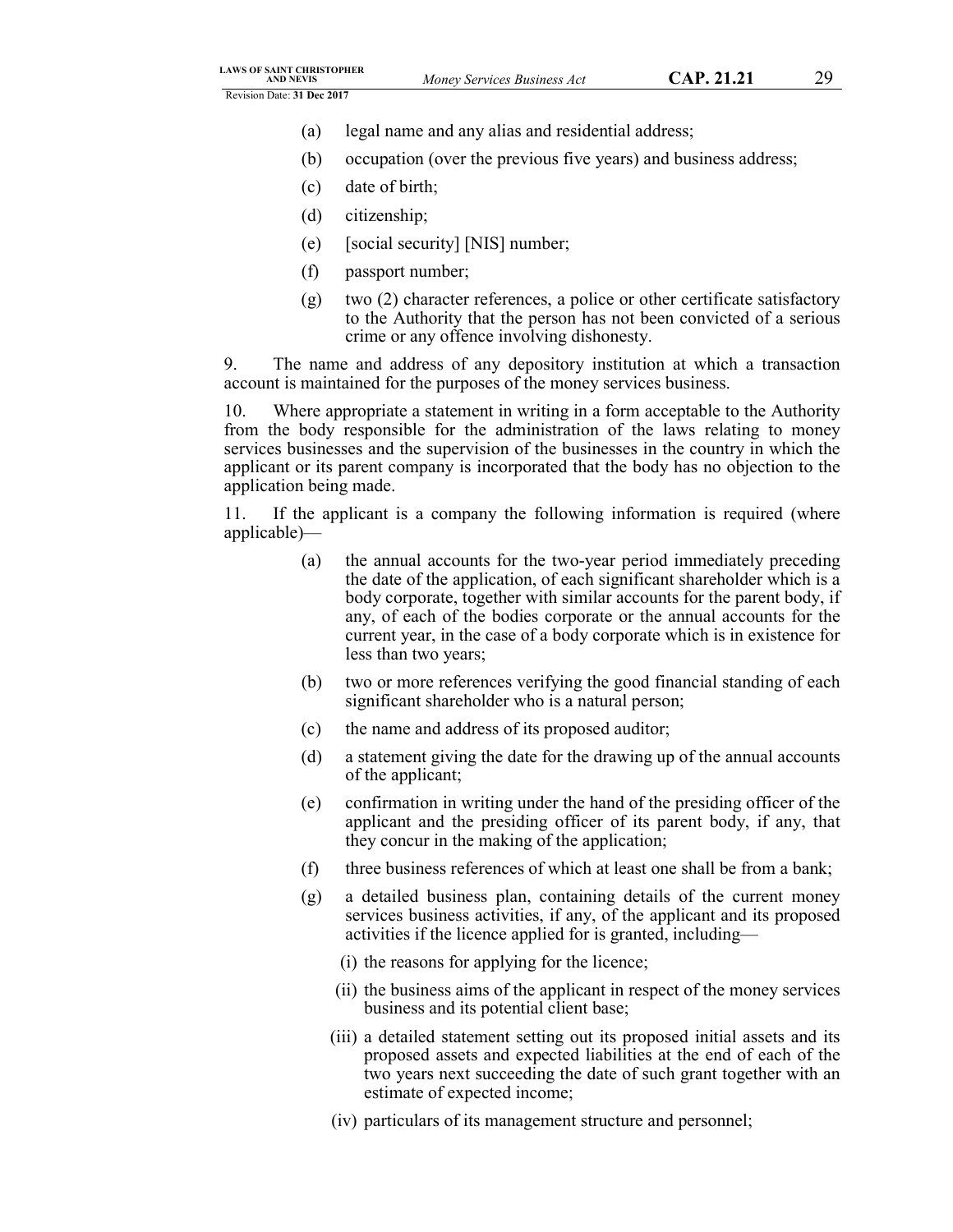- (v) the names and addresses of the registered offices of all subsidiary companies of the applicant together with a statement as to how much of the capital of each company constitutes an asset of the applicant;
- (vi) a chart showing the relationship to its subsidiaries and affiliates and any holding company;
- (vii) a brief description of each of its subsidiaries and affiliates;
- (viii) details of the identified economic needs that the applicant intends to meet, growth prospects in that service area over the next five years, the exact nature and source of capital financing to be made available to the company for start-up and ongoing operations;
- (h) details of the applicant's proposals for establishing and maintaining, in respect of the money services business, systems of control, inspection and report, if the licence applied for is granted;
- (i) in the case of a company incorporated outside the State, the name and address of the supervisory or regulatory authority responsible for the supervision of each of the applicant's agents operating outside the State.

12. If the applicant is a franchise holder the contract and any other documents relating to the operation of the franchise.

- 13. General requirements—
	- (a) the applicant must submit a description of any money services business, other than that which is the subject of the application, previously or currently engaged in by the applicant;
	- (b) the applicant must submit completed copies of a Personal Questionnaire for each executive officer, director and significant shareholder;
	- (c) the applicant must submit copies of the applicant's audited financial statements.

 $\mathcal{L}=\mathcal{L}$ 

14. Any other information requested by the Authority.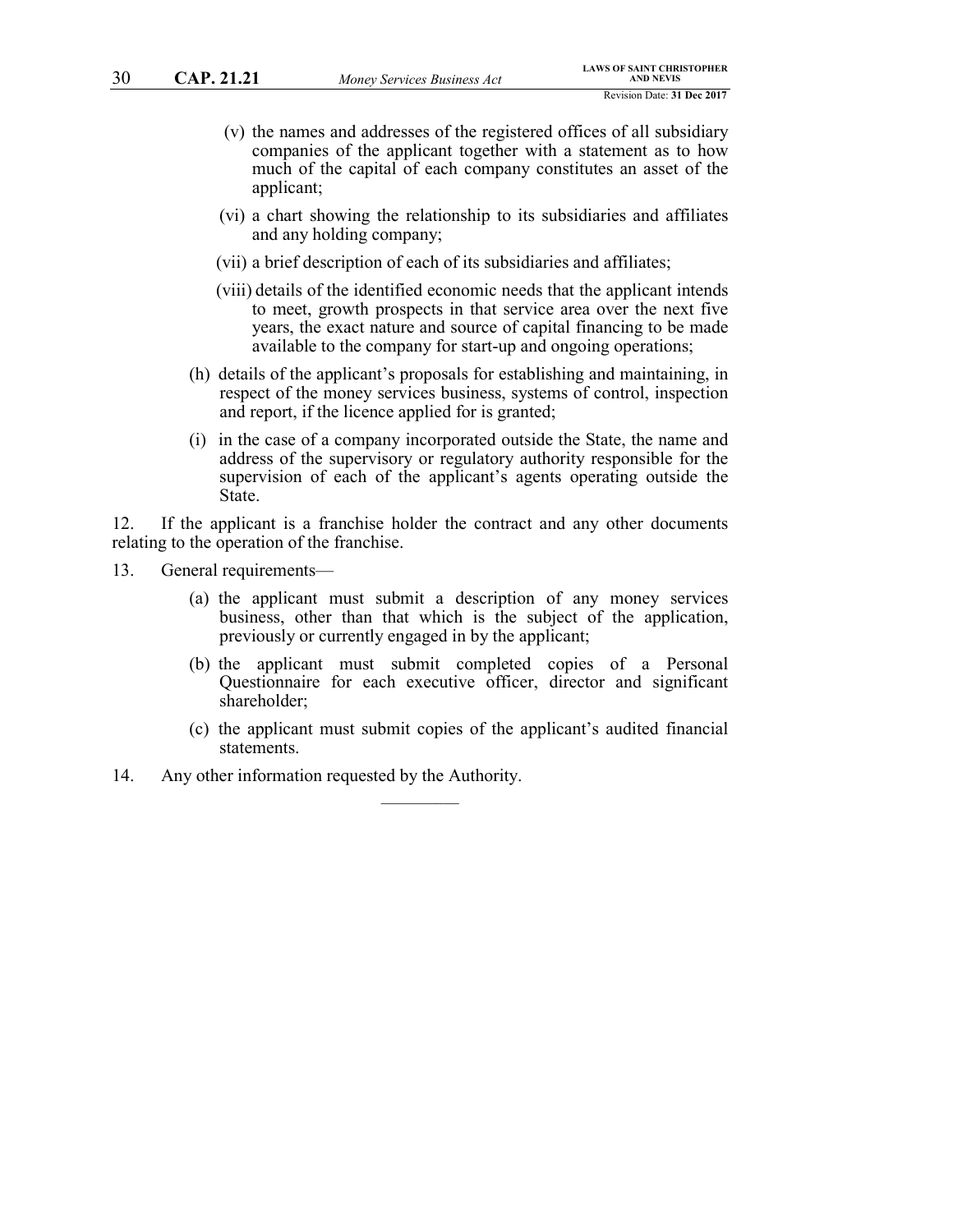# **FORM B PERSONAL QUESTIONNAIRE (FIT AND PROPER TEST)**

*PART A*

\_\_\_\_\_\_\_\_\_\_\_\_\_\_\_\_\_\_\_\_\_\_\_\_\_\_\_\_\_\_\_\_\_\_\_\_\_\_\_\_\_\_\_\_\_\_\_\_\_\_\_\_\_\_\_\_\_\_\_\_\_\_\_\_\_\_\_\_

\_\_\_\_\_\_\_\_\_\_\_\_\_\_\_\_\_\_\_\_\_\_\_\_\_\_\_\_\_\_\_\_\_\_\_\_\_\_\_\_\_\_\_\_\_\_\_\_\_\_\_\_\_\_\_\_\_\_\_\_\_\_\_\_\_\_\_\_

\_\_\_\_\_\_\_\_\_\_\_\_\_\_\_\_\_\_\_\_\_\_\_\_\_\_\_\_\_\_\_\_\_\_\_\_\_\_\_\_\_\_\_\_\_\_\_\_\_\_\_\_\_\_\_\_\_\_\_\_\_\_\_\_\_\_\_\_

\_\_\_\_\_\_\_\_\_\_\_\_\_\_\_\_\_\_\_\_\_\_\_\_\_\_\_\_\_\_\_\_\_\_\_\_\_\_\_\_\_\_\_\_\_\_\_\_\_\_\_\_\_\_\_\_\_\_\_\_\_\_\_\_\_\_\_\_

\_\_\_\_\_\_\_\_\_\_\_\_\_\_\_\_\_\_\_\_\_\_\_\_\_\_\_\_\_\_\_\_\_\_\_\_\_\_\_\_\_\_\_\_\_\_\_\_\_\_\_\_\_\_\_\_\_\_\_\_\_\_\_\_\_\_\_\_

\_\_\_\_\_\_\_\_\_\_\_\_\_\_\_\_\_\_\_\_\_\_\_\_\_\_\_\_\_\_\_\_\_\_\_\_\_\_\_\_\_\_\_\_\_\_\_\_\_\_\_\_\_\_\_\_\_\_\_\_\_\_\_\_\_\_\_\_

\_\_\_\_\_\_\_\_\_\_\_\_\_\_\_\_\_\_\_\_\_\_\_\_\_\_\_\_\_\_\_\_\_\_\_\_\_\_\_\_\_\_\_\_\_\_\_\_\_\_\_\_\_\_\_\_\_\_\_\_\_\_\_\_\_\_\_\_  $\mathcal{L}_\mathcal{L} = \mathcal{L}_\mathcal{L} = \mathcal{L}_\mathcal{L} = \mathcal{L}_\mathcal{L} = \mathcal{L}_\mathcal{L} = \mathcal{L}_\mathcal{L} = \mathcal{L}_\mathcal{L} = \mathcal{L}_\mathcal{L} = \mathcal{L}_\mathcal{L} = \mathcal{L}_\mathcal{L} = \mathcal{L}_\mathcal{L} = \mathcal{L}_\mathcal{L} = \mathcal{L}_\mathcal{L} = \mathcal{L}_\mathcal{L} = \mathcal{L}_\mathcal{L} = \mathcal{L}_\mathcal{L} = \mathcal{L}_\mathcal{L}$ 

NAME:

PREVIOUS NAMES (IF ANY):

ALIASES: DATE OF BIRTH:

CITIZENSHIP:

PLACE OF BIRTH:

[SOCIAL SECURITY] [NIS] NUMBER:

PASSPORT NUMBER:

ADDRESS (Home & Business):

OCCUPATION:

1. Have you at any time been charged or convicted of any offence by a civil, criminal or military court (excluding minor Road Traffic offences)? If so, please give details of charge, and if convicted, the date of conviction and full particulars of the offence and the penalty imposed.

 $\_$  , and the contribution of the contribution of  $\mathcal{L}_\mathcal{A}$  , and the contribution of  $\mathcal{L}_\mathcal{A}$  $\_$  , and the contribution of the contribution of  $\mathcal{L}_\mathcal{A}$  , and the contribution of  $\mathcal{L}_\mathcal{A}$ 

 $\mathcal{L}_\mathcal{L} = \mathcal{L}_\mathcal{L} = \mathcal{L}_\mathcal{L} = \mathcal{L}_\mathcal{L} = \mathcal{L}_\mathcal{L} = \mathcal{L}_\mathcal{L} = \mathcal{L}_\mathcal{L} = \mathcal{L}_\mathcal{L} = \mathcal{L}_\mathcal{L} = \mathcal{L}_\mathcal{L} = \mathcal{L}_\mathcal{L} = \mathcal{L}_\mathcal{L} = \mathcal{L}_\mathcal{L} = \mathcal{L}_\mathcal{L} = \mathcal{L}_\mathcal{L} = \mathcal{L}_\mathcal{L} = \mathcal{L}_\mathcal{L}$ 

2. Have you ever been the subject of investigation/disciplinary procedures, censured, disciplined by any professional body to which you belong or have belonged? If so, give particulars.

 $\_$  , and the contribution of the contribution of  $\mathcal{L}_\mathcal{A}$  , and the contribution of  $\mathcal{L}_\mathcal{A}$  $\_$  , and the contribution of the contribution of  $\mathcal{L}_\mathcal{A}$  , and the contribution of  $\mathcal{L}_\mathcal{A}$ 

3. Have you ever been refused entry to any profession or vocation? If so, give particulars.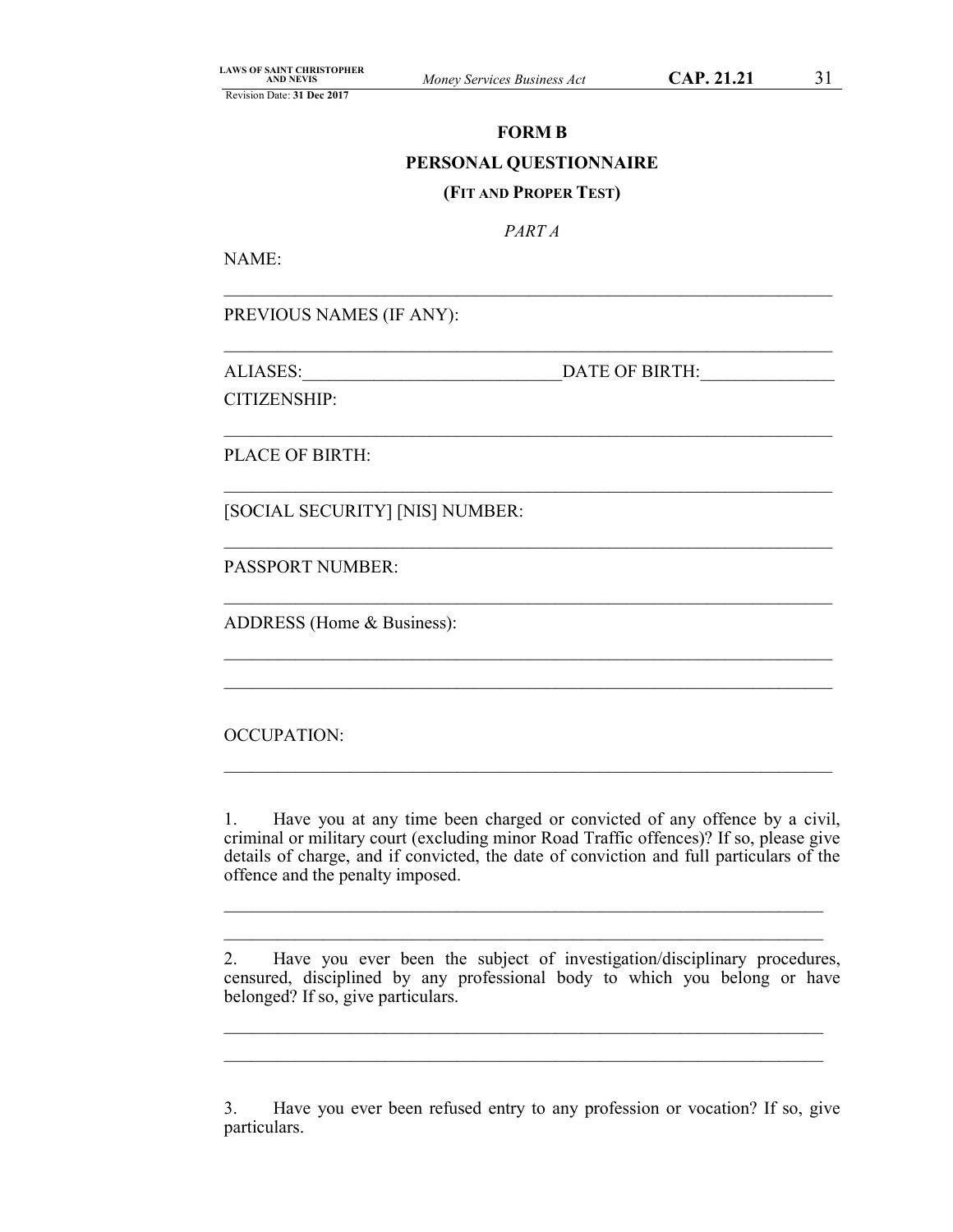$\mathcal{L}_\mathcal{L} = \mathcal{L}_\mathcal{L} = \mathcal{L}_\mathcal{L} = \mathcal{L}_\mathcal{L} = \mathcal{L}_\mathcal{L} = \mathcal{L}_\mathcal{L} = \mathcal{L}_\mathcal{L} = \mathcal{L}_\mathcal{L} = \mathcal{L}_\mathcal{L} = \mathcal{L}_\mathcal{L} = \mathcal{L}_\mathcal{L} = \mathcal{L}_\mathcal{L} = \mathcal{L}_\mathcal{L} = \mathcal{L}_\mathcal{L} = \mathcal{L}_\mathcal{L} = \mathcal{L}_\mathcal{L} = \mathcal{L}_\mathcal{L}$ 

4. Have you ever been dismissed or requested to resign from any office or employment? If so, give particulars.

 $\mathcal{L}_\mathcal{L} = \mathcal{L}_\mathcal{L} = \mathcal{L}_\mathcal{L} = \mathcal{L}_\mathcal{L} = \mathcal{L}_\mathcal{L} = \mathcal{L}_\mathcal{L} = \mathcal{L}_\mathcal{L} = \mathcal{L}_\mathcal{L} = \mathcal{L}_\mathcal{L} = \mathcal{L}_\mathcal{L} = \mathcal{L}_\mathcal{L} = \mathcal{L}_\mathcal{L} = \mathcal{L}_\mathcal{L} = \mathcal{L}_\mathcal{L} = \mathcal{L}_\mathcal{L} = \mathcal{L}_\mathcal{L} = \mathcal{L}_\mathcal{L}$  $\mathcal{L}_\mathcal{L} = \mathcal{L}_\mathcal{L} = \mathcal{L}_\mathcal{L} = \mathcal{L}_\mathcal{L} = \mathcal{L}_\mathcal{L} = \mathcal{L}_\mathcal{L} = \mathcal{L}_\mathcal{L} = \mathcal{L}_\mathcal{L} = \mathcal{L}_\mathcal{L} = \mathcal{L}_\mathcal{L} = \mathcal{L}_\mathcal{L} = \mathcal{L}_\mathcal{L} = \mathcal{L}_\mathcal{L} = \mathcal{L}_\mathcal{L} = \mathcal{L}_\mathcal{L} = \mathcal{L}_\mathcal{L} = \mathcal{L}_\mathcal{L}$ 

5. Have you ever been censured, disciplined by, or made the subject of a court order at the instigation of

- (a) any regulatory authority?
- (b) any officially appointed enquiry?
- (c) any other established body concerned with the regulation of a relevant activity (as described in the glossary at the end of this form)? If so, give particulars.

6. In connection with the formation or management of any corporation, have you been adjudged by a court civilly or criminally liable for any fraud, misfeasance or other misconduct towards that corporation or any member of the corporation? If so, give particulars.

 $\mathcal{L}_\mathcal{L} = \{ \mathcal{L}_\mathcal{L} = \{ \mathcal{L}_\mathcal{L} = \{ \mathcal{L}_\mathcal{L} = \{ \mathcal{L}_\mathcal{L} = \{ \mathcal{L}_\mathcal{L} = \{ \mathcal{L}_\mathcal{L} = \{ \mathcal{L}_\mathcal{L} = \{ \mathcal{L}_\mathcal{L} = \{ \mathcal{L}_\mathcal{L} = \{ \mathcal{L}_\mathcal{L} = \{ \mathcal{L}_\mathcal{L} = \{ \mathcal{L}_\mathcal{L} = \{ \mathcal{L}_\mathcal{L} = \{ \mathcal{L}_\mathcal{$  $\mathcal{L}_\mathcal{L} = \{ \mathcal{L}_\mathcal{L} = \{ \mathcal{L}_\mathcal{L} = \{ \mathcal{L}_\mathcal{L} = \{ \mathcal{L}_\mathcal{L} = \{ \mathcal{L}_\mathcal{L} = \{ \mathcal{L}_\mathcal{L} = \{ \mathcal{L}_\mathcal{L} = \{ \mathcal{L}_\mathcal{L} = \{ \mathcal{L}_\mathcal{L} = \{ \mathcal{L}_\mathcal{L} = \{ \mathcal{L}_\mathcal{L} = \{ \mathcal{L}_\mathcal{L} = \{ \mathcal{L}_\mathcal{L} = \{ \mathcal{L}_\mathcal{$ 

 $\mathcal{L}_\text{max}$  and  $\mathcal{L}_\text{max}$  and  $\mathcal{L}_\text{max}$  and  $\mathcal{L}_\text{max}$  and  $\mathcal{L}_\text{max}$  and  $\mathcal{L}_\text{max}$  $\mathcal{L}_\mathcal{L} = \{ \mathcal{L}_\mathcal{L} = \{ \mathcal{L}_\mathcal{L} = \{ \mathcal{L}_\mathcal{L} = \{ \mathcal{L}_\mathcal{L} = \{ \mathcal{L}_\mathcal{L} = \{ \mathcal{L}_\mathcal{L} = \{ \mathcal{L}_\mathcal{L} = \{ \mathcal{L}_\mathcal{L} = \{ \mathcal{L}_\mathcal{L} = \{ \mathcal{L}_\mathcal{L} = \{ \mathcal{L}_\mathcal{L} = \{ \mathcal{L}_\mathcal{L} = \{ \mathcal{L}_\mathcal{L} = \{ \mathcal{L}_\mathcal{$ 

7. In connection with the formation or management of any corporation have you been disqualified by a court from being a director or from acting in the management or conduct of the affairs of any corporation?

 $\mathcal{L}_\mathcal{L} = \{ \mathcal{L}_\mathcal{L} = \{ \mathcal{L}_\mathcal{L} = \{ \mathcal{L}_\mathcal{L} = \{ \mathcal{L}_\mathcal{L} = \{ \mathcal{L}_\mathcal{L} = \{ \mathcal{L}_\mathcal{L} = \{ \mathcal{L}_\mathcal{L} = \{ \mathcal{L}_\mathcal{L} = \{ \mathcal{L}_\mathcal{L} = \{ \mathcal{L}_\mathcal{L} = \{ \mathcal{L}_\mathcal{L} = \{ \mathcal{L}_\mathcal{L} = \{ \mathcal{L}_\mathcal{L} = \{ \mathcal{L}_\mathcal{$  $\mathcal{L}_\mathcal{L} = \{ \mathcal{L}_\mathcal{L} = \{ \mathcal{L}_\mathcal{L} = \{ \mathcal{L}_\mathcal{L} = \{ \mathcal{L}_\mathcal{L} = \{ \mathcal{L}_\mathcal{L} = \{ \mathcal{L}_\mathcal{L} = \{ \mathcal{L}_\mathcal{L} = \{ \mathcal{L}_\mathcal{L} = \{ \mathcal{L}_\mathcal{L} = \{ \mathcal{L}_\mathcal{L} = \{ \mathcal{L}_\mathcal{L} = \{ \mathcal{L}_\mathcal{L} = \{ \mathcal{L}_\mathcal{L} = \{ \mathcal{L}_\mathcal{$ 

## 8. Have you ever

- (a) been adjudged bankrupt by a court in any jurisdiction?
- (b) had a receiving order made against you?
- (c) had your estate sequestrated?
- (d) entered into a deed of arrangement, or other composition or arrangement with your creditors?

If so, give particulars.

 $\mathcal{L}_\mathcal{L} = \{ \mathcal{L}_\mathcal{L} = \{ \mathcal{L}_\mathcal{L} = \{ \mathcal{L}_\mathcal{L} = \{ \mathcal{L}_\mathcal{L} = \{ \mathcal{L}_\mathcal{L} = \{ \mathcal{L}_\mathcal{L} = \{ \mathcal{L}_\mathcal{L} = \{ \mathcal{L}_\mathcal{L} = \{ \mathcal{L}_\mathcal{L} = \{ \mathcal{L}_\mathcal{L} = \{ \mathcal{L}_\mathcal{L} = \{ \mathcal{L}_\mathcal{L} = \{ \mathcal{L}_\mathcal{L} = \{ \mathcal{L}_\mathcal{$  $\mathcal{L}_\text{max}$  , and the contribution of the contribution of the contribution of the contribution of the contribution of the contribution of the contribution of the contribution of the contribution of the contribution of t

<sup>9.</sup> Has a bankruptcy petition ever been served on you? If pending, give details of the circumstances and if not pending, how was the matter resolved?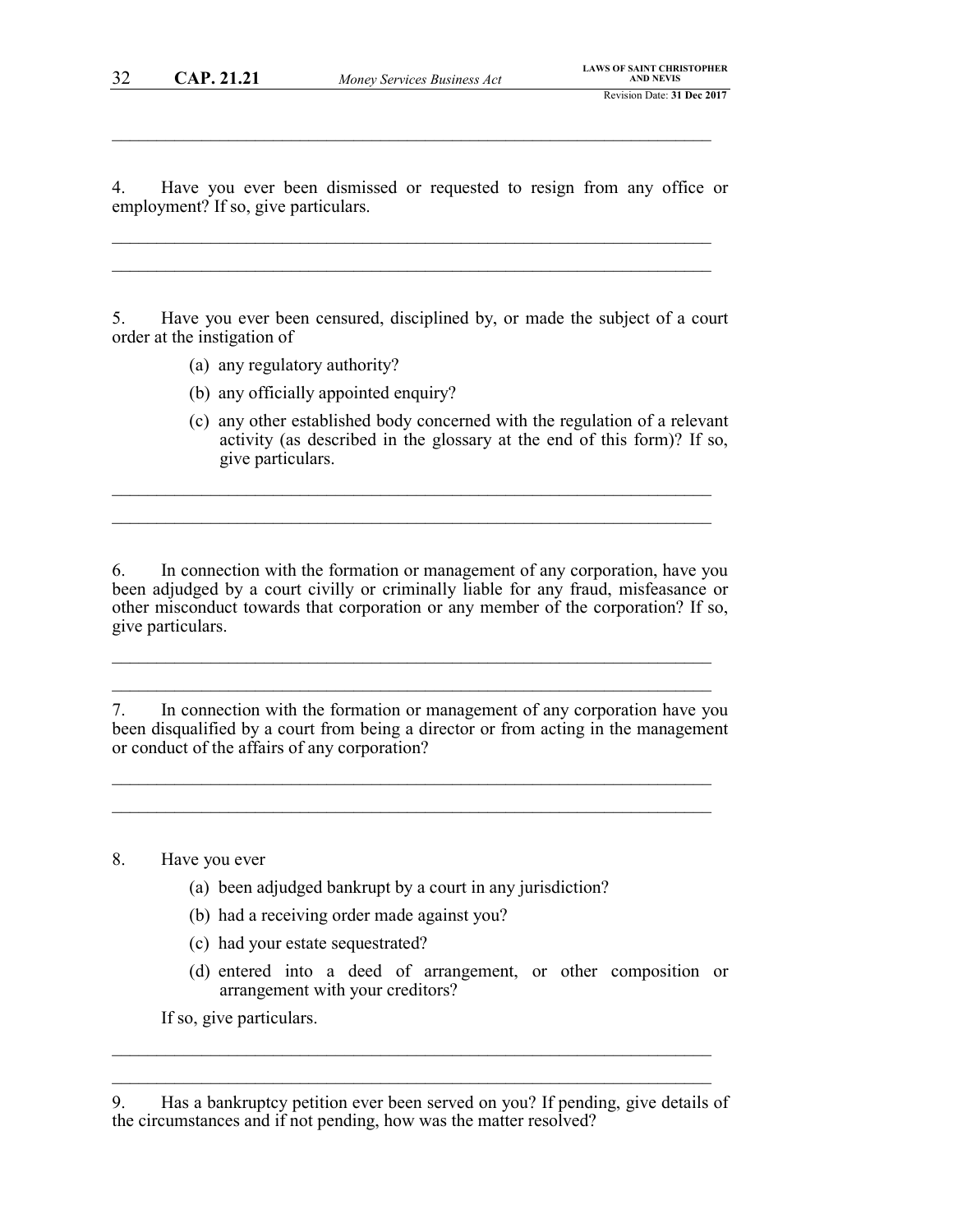|                  |  |  |  | <b>LAWS OF SAINT CHRISTOPHER</b> |  |  |  |
|------------------|--|--|--|----------------------------------|--|--|--|
| <b>AND NEVIS</b> |  |  |  |                                  |  |  |  |

\_\_\_\_\_\_\_\_\_\_\_\_\_\_\_\_\_\_\_\_\_\_\_\_\_\_\_\_\_\_\_\_\_\_\_\_\_\_\_\_\_\_\_\_\_\_\_\_\_\_\_\_\_\_\_\_\_\_\_\_\_\_\_\_\_\_\_ \_\_\_\_\_\_\_\_\_\_\_\_\_\_\_\_\_\_\_\_\_\_\_\_\_\_\_\_\_\_\_\_\_\_\_\_\_\_\_\_\_\_\_\_\_\_\_\_\_\_\_\_\_\_\_\_\_\_\_\_\_\_\_\_\_\_\_

10. Have you, your company or your employer, previously dealt on a regular basis with any person carrying on a relevant activity (as described in the glossary at the end of this form) who has, to your knowledge at any time, indicated that he is unwilling to effect further transactions with you, your company or your employer, by reason of any act or omission by you? If so, give particulars.

11. Will you be actively engaged in the business or the entity to which this application relates and devote the major portion of your time to it?

\_\_\_\_\_\_\_\_\_\_\_\_\_\_\_\_\_\_\_\_\_\_\_\_\_\_\_\_\_\_\_\_\_\_\_\_\_\_\_\_\_\_\_\_\_\_\_\_\_\_\_\_\_\_\_\_\_\_\_\_\_\_\_\_\_\_\_ \_\_\_\_\_\_\_\_\_\_\_\_\_\_\_\_\_\_\_\_\_\_\_\_\_\_\_\_\_\_\_\_\_\_\_\_\_\_\_\_\_\_\_\_\_\_\_\_\_\_\_\_\_\_\_\_\_\_\_\_\_\_\_\_\_\_\_

\_\_\_\_\_\_\_\_\_\_\_\_\_\_\_\_\_\_\_\_\_\_\_\_\_\_\_\_\_\_\_\_\_\_\_\_\_\_\_\_\_\_\_\_\_\_\_\_\_\_\_\_\_\_\_\_\_\_\_\_\_\_\_\_\_\_\_ \_\_\_\_\_\_\_\_\_\_\_\_\_\_\_\_\_\_\_\_\_\_\_\_\_\_\_\_\_\_\_\_\_\_\_\_\_\_\_\_\_\_\_\_\_\_\_\_\_\_\_\_\_\_\_\_\_\_\_\_\_\_\_\_\_\_\_

**PART B**

## **RELATED OR OTHER INTEREST**

1. Are you a director of any company, partnership, corporate body or any other business organisation engaged in money services business? If so, state

- (a) name of company/corporation, etc.;
- (b) nature of business;
- (c) date of commencement of directorship;
- (d) whether or not employed on service contract (e.g. managing directorship) in any case.

2. Have you been a director of a deposit taking institution, credit extending institution, other financial service provider, any other limited company or corporation other than those stated in the previous questions? If so, state

- (a) name of company/corporation;
- (b) nature of business;
- (c) date of commencement of directorship;
- (d) date of cessation of directorship.
- 3. Are you or have you been engaged
	- (a) in partnership? or
	- (b) in business as a principal on your own account?

If so, give particulars.

\_\_\_\_\_\_\_\_\_\_\_\_\_\_\_\_\_\_\_\_\_\_\_\_\_\_\_\_\_\_\_\_\_\_\_\_\_\_\_\_\_\_\_\_\_\_\_\_\_\_\_\_\_\_\_\_\_\_\_\_\_\_\_\_\_\_\_

\_\_\_\_\_\_\_\_\_\_\_\_\_\_\_\_\_\_\_\_\_\_\_\_\_\_\_\_\_\_\_\_\_\_\_\_\_\_\_\_\_\_\_\_\_\_\_\_\_\_\_\_\_\_\_\_\_\_\_\_\_\_\_\_\_\_\_ \_\_\_\_\_\_\_\_\_\_\_\_\_\_\_\_\_\_\_\_\_\_\_\_\_\_\_\_\_\_\_\_\_\_\_\_\_\_\_\_\_\_\_\_\_\_\_\_\_\_\_\_\_\_\_\_\_\_\_\_\_\_\_\_\_\_\_

<sup>4.</sup> Are you a beneficial owner of any controlling interest in any unlisted private or public company? If so, give particulars.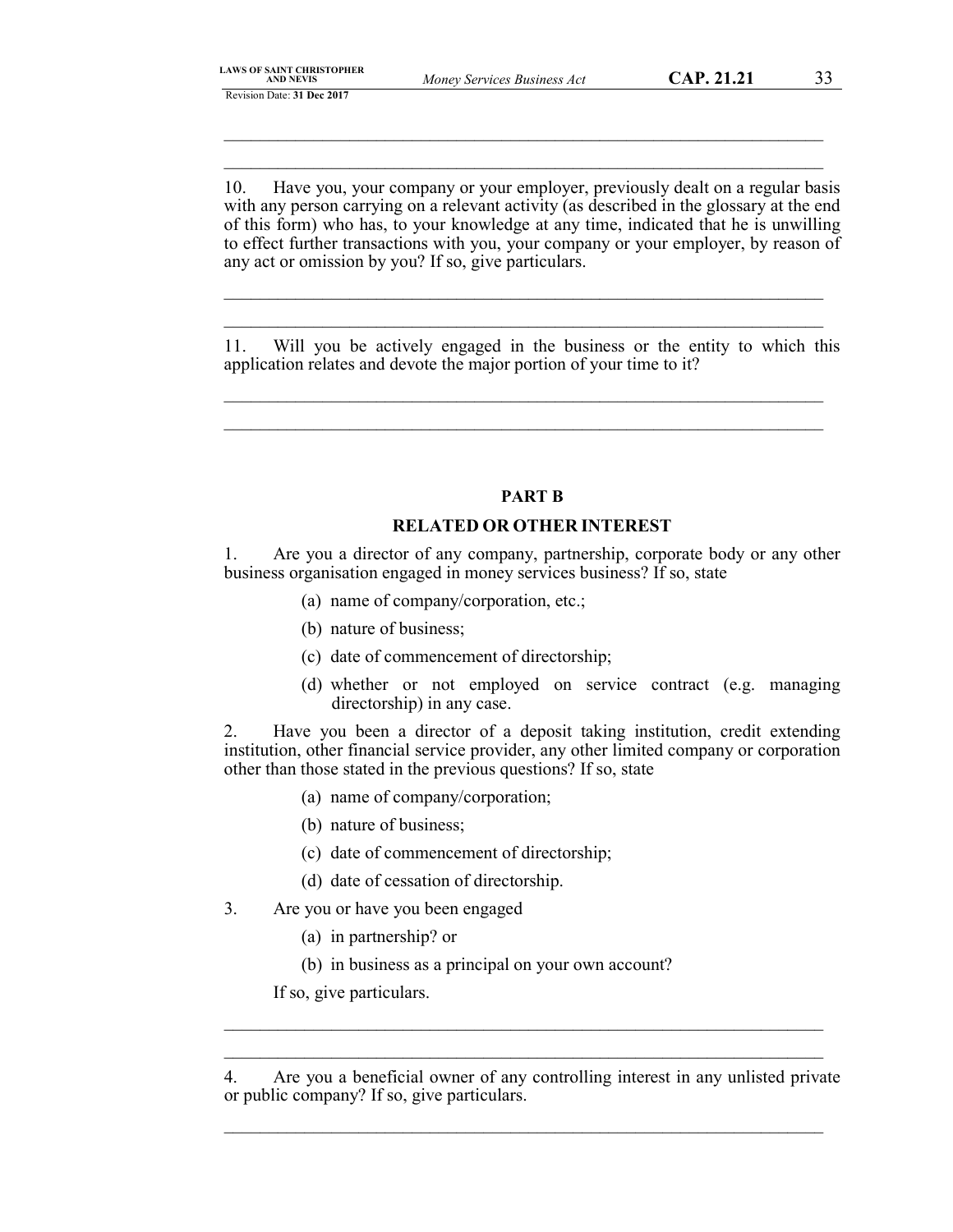5. Have you ever been a director of, or directly concerned with the management of a bank or other financial institution—

 $\mathcal{L}_\mathcal{L} = \mathcal{L}_\mathcal{L} = \mathcal{L}_\mathcal{L} = \mathcal{L}_\mathcal{L} = \mathcal{L}_\mathcal{L} = \mathcal{L}_\mathcal{L} = \mathcal{L}_\mathcal{L} = \mathcal{L}_\mathcal{L} = \mathcal{L}_\mathcal{L} = \mathcal{L}_\mathcal{L} = \mathcal{L}_\mathcal{L} = \mathcal{L}_\mathcal{L} = \mathcal{L}_\mathcal{L} = \mathcal{L}_\mathcal{L} = \mathcal{L}_\mathcal{L} = \mathcal{L}_\mathcal{L} = \mathcal{L}_\mathcal{L}$ 

- (a) that has been wound-up by a court?
- (b) the licence of which has been revoked?
- (c) which has been placed in receivership?
- (d) which has entered into a composition with its creditors?
- (e) whose business had been adjudged to have been conducted imprudently or fraudulently?
- (f) which has failed to meet the solvency requirements prescribed by law?

If so, give particulars.

6. Have you ever been a director, or been directly concerned with the management or conduct of affairs of any company which has gone into liquidation, whilst you were, or within one year of your being a director, or so concerned? If so, give details of the circumstances including the following—

 $\mathcal{L}_\mathcal{L} = \mathcal{L}_\mathcal{L} = \mathcal{L}_\mathcal{L} = \mathcal{L}_\mathcal{L} = \mathcal{L}_\mathcal{L} = \mathcal{L}_\mathcal{L} = \mathcal{L}_\mathcal{L} = \mathcal{L}_\mathcal{L} = \mathcal{L}_\mathcal{L} = \mathcal{L}_\mathcal{L} = \mathcal{L}_\mathcal{L} = \mathcal{L}_\mathcal{L} = \mathcal{L}_\mathcal{L} = \mathcal{L}_\mathcal{L} = \mathcal{L}_\mathcal{L} = \mathcal{L}_\mathcal{L} = \mathcal{L}_\mathcal{L}$  $\mathcal{L}_\mathcal{L} = \mathcal{L}_\mathcal{L} = \mathcal{L}_\mathcal{L} = \mathcal{L}_\mathcal{L} = \mathcal{L}_\mathcal{L} = \mathcal{L}_\mathcal{L} = \mathcal{L}_\mathcal{L} = \mathcal{L}_\mathcal{L} = \mathcal{L}_\mathcal{L} = \mathcal{L}_\mathcal{L} = \mathcal{L}_\mathcal{L} = \mathcal{L}_\mathcal{L} = \mathcal{L}_\mathcal{L} = \mathcal{L}_\mathcal{L} = \mathcal{L}_\mathcal{L} = \mathcal{L}_\mathcal{L} = \mathcal{L}_\mathcal{L}$ 

- (a) name of company;
- (b) name of liquidator;
- (c) address of liquidator.

7. Have you ever been concerned with the management or conduct of affairs of any corporation which, by reason of any matter relating to a time when you were so concerned, has been censured or disciplined by

- (a) any regulatory authority?
- (b) any official appointed enquiry?
- (c) any other body concerned with regulation of a relevant activity?

If so, give particulars.

 $\mathcal{L}_\mathcal{L}$  , and the contribution of the contribution of the contribution of the contribution of the contribution of the contribution of the contribution of the contribution of the contribution of the contribution of  $\mathcal{L}_\mathcal{L}$  , and the contribution of the contribution of the contribution of the contribution of the contribution of the contribution of the contribution of the contribution of the contribution of the contribution of

- (a) form;
- (b) amount;
- (c) source;
- (d) maturity date.

9. Has any person, firm or company guaranteed the indebtedness? If so, give particulars (see previous question).

 $\mathcal{L}_\mathcal{L}$  , and the contribution of the contribution of the contribution of the contribution of the contribution of the contribution of the contribution of the contribution of the contribution of the contribution of  $\mathcal{L}_\mathcal{L} = \{ \mathcal{L}_\mathcal{L} = \{ \mathcal{L}_\mathcal{L} = \{ \mathcal{L}_\mathcal{L} = \{ \mathcal{L}_\mathcal{L} = \{ \mathcal{L}_\mathcal{L} = \{ \mathcal{L}_\mathcal{L} = \{ \mathcal{L}_\mathcal{L} = \{ \mathcal{L}_\mathcal{L} = \{ \mathcal{L}_\mathcal{L} = \{ \mathcal{L}_\mathcal{L} = \{ \mathcal{L}_\mathcal{L} = \{ \mathcal{L}_\mathcal{L} = \{ \mathcal{L}_\mathcal{L} = \{ \mathcal{L}_\mathcal{$ 

<sup>8.</sup> Do you (in your personal capacity or through any entity controlled by you) have outstanding debt of any amount sixty or more days in arrears? If so, state the following—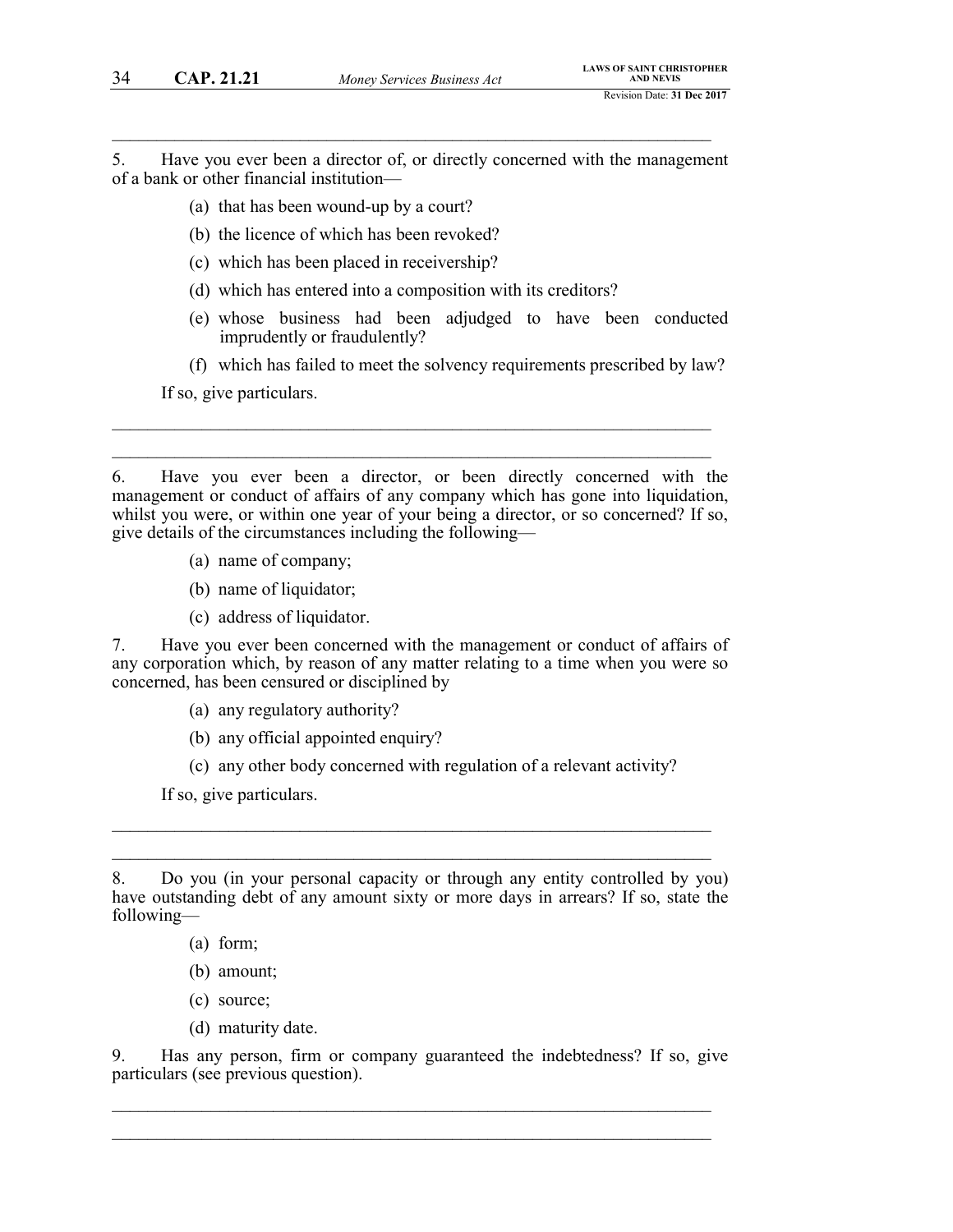10. Are you at present guaranteeing the debts and obligations of any third parties? If so, give particulars.

\_\_\_\_\_\_\_\_\_\_\_\_\_\_\_\_\_\_\_\_\_\_\_\_\_\_\_\_\_\_\_\_\_\_\_\_\_\_\_\_\_\_\_\_\_\_\_\_\_\_\_\_\_\_\_\_\_\_\_\_\_\_\_\_\_\_\_

\_\_\_\_\_\_\_\_\_\_\_\_\_\_\_\_\_\_\_\_\_\_\_\_\_\_\_\_\_\_\_\_\_\_\_\_\_\_\_\_\_\_\_\_\_\_\_\_\_\_\_\_\_\_\_\_\_\_\_\_\_\_\_\_\_\_\_ I,……………………………………………………………………………………… …………………………………………………………………………………certify that all the statements contained in this questionnaire are true, accurate and fair to the best of my knowledge and belief.

…………………………………………………………………

#### Signature

## **\*AUDITED FINANCIAL STATEMENTS**

1. If the applicant is a business that was in existence and operating prior to the date of application, copies of audited financial statements (balance sheet, profit and loss, auditor's report and notes to accounts) for the five consecutive years immediately preceding its application, except however that where such applicant has been functioning for less than five years, a copy of its audited financial statements for each year it has been in operation shall be sufficient.

2. Where item 1 is not applicable the opening balance sheet, (audited).

3. Operating projections for the proposed licensee's first five years of business. This should include balance sheet, income statement and cash flow projections prepared in an acceptable accounting format. Details of any financial or economic assumptions on which these projections are based should be clearly indicated.

4. Where applicant is a subsidiary or affiliate of another company, submit in addition to item 1 or 2, audited financial statements of the parent company and all other "connected" companies.

## **\*GLOSSARY**

- "connected" in relation to a company means two or more companies or groups of companies with interests which are so interrelated that they should be considered as a single unit;
- "corporation" means a body corporate, incorporated in Saint Christopher and Nevis or elsewhere;

"relevant activity" means—

- (a) banking, finance, insurance, money-lending, money management, debt financing, hire purchase financing, leasing or other financial activities;
- (b) dealing in securities;
- (c) providing investment or financial advice and management.  $\mathcal{L}$  , we have the set of  $\mathcal{L}$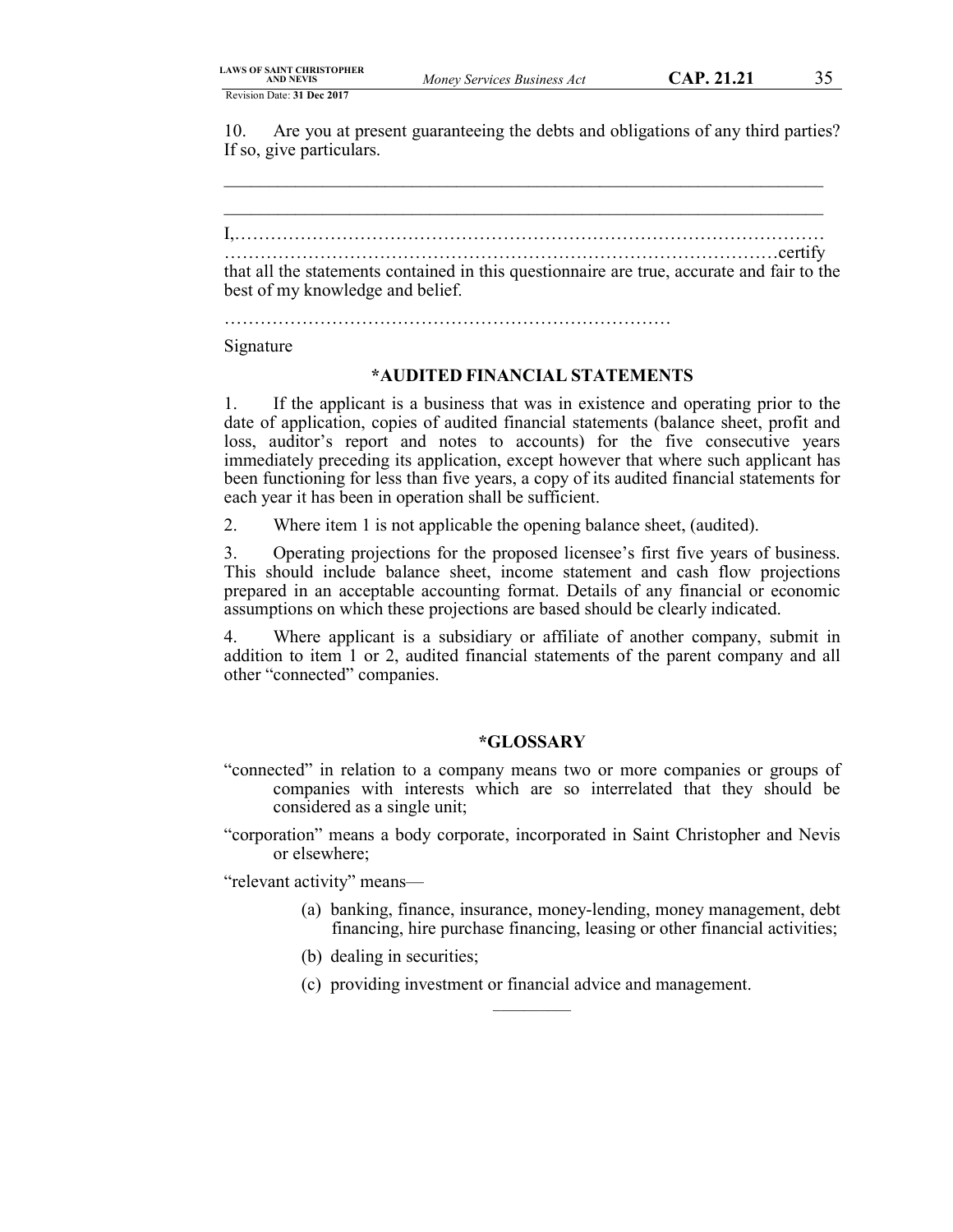## **THIRD SCHEDULE**

## *(Section 6)*

# **FORM OF LICENCE SAINT CHRISTOPHER AND NEVIS**

## **MONEY SERVICES BUSINESS ACT, CAP. 21.21**

## **LICENCE**

## **NO.**

………………………………………………………………………………………… …………is licensed under the Money Services Business Act, Cap. 21.21 to carry on the business of (*money transmission/issuance, sale and redemption of payment instruments/cheque cashing/currency exchange*)\* within the State subject to the following conditions/restrictions: ………………………………………………………………………………………… ………………………………………………………………………………………… ………………………………………………………………………………………… ………………………………………………………………………………………… ………………………………………………………………………………………… ……………………………………………………………………………………..… .

The licensee shall forthwith notify the Authority of any change in the information supplied in the application for this licence.

………………………………………………………………………………………… Granted this day of ,at [address].

 $\mathcal{L}=\mathcal{L}$ 

Authority

\**Delete as necessary*